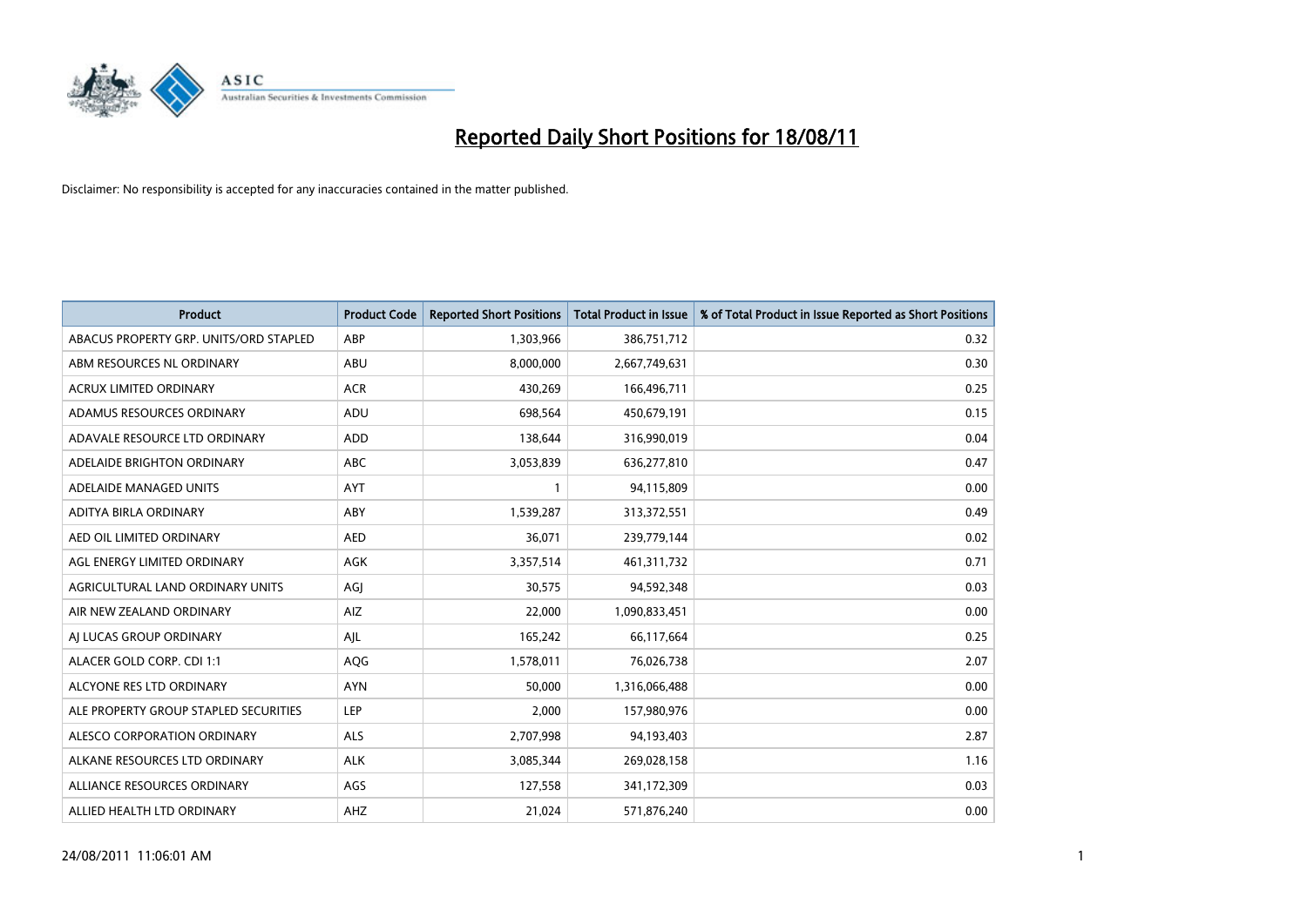

| <b>Product</b>                          | <b>Product Code</b> | <b>Reported Short Positions</b> | Total Product in Issue | % of Total Product in Issue Reported as Short Positions |
|-----------------------------------------|---------------------|---------------------------------|------------------------|---------------------------------------------------------|
| ALTONA MINING LTD ORDINARY              | <b>AOH</b>          | 600,001                         | 518,687,704            | 0.12                                                    |
| ALUMINA LIMITED ORDINARY                | <b>AWC</b>          | 32,003,868                      | 2,440,196,187          | 1.29                                                    |
| AMADEUS ENERGY ORDINARY                 | AMU                 | 604.000                         | 288,749,733            | 0.21                                                    |
| AMALGAMATED HOLDINGS ORDINARY           | AHD                 | 3,004                           | 157,471,848            | 0.00                                                    |
| AMCOR LIMITED ORDINARY                  | <b>AMC</b>          | 5,085,136                       | 1,227,572,318          | 0.39                                                    |
| AMP LIMITED ORDINARY                    | AMP                 | 9,567,112                       | 2,811,693,913          | 0.33                                                    |
| AMPELLA MINING ORDINARY                 | <b>AMX</b>          | 904,300                         | 204,985,108            | 0.43                                                    |
| ANGLOGOLD ASHANTI CDI 5:1               | AGG                 |                                 | 89,207,765             | 0.00                                                    |
| ANSELL LIMITED ORDINARY                 | <b>ANN</b>          | 3,608,094                       | 133,033,772            | 2.71                                                    |
| ANTARES ENERGY LTD ORDINARY             | <b>AZZ</b>          | 46,311                          | 263,500,000            | 0.02                                                    |
| ANZ BANKING GRP LTD ORDINARY            | ANZ                 | 12,379,731                      | 2,628,882,899          | 0.50                                                    |
| APA GROUP STAPLED SECURITIES            | <b>APA</b>          | 11,010,351                      | 634,116,029            | 1.73                                                    |
| APEX MINERALS NL ORDINARY               | <b>AXM</b>          | 885,146                         | 5,550,243,713          | 0.02                                                    |
| APN EUROPEAN RETAIL UNITS STAPLED SEC.  | <b>AEZ</b>          | 11,832                          | 544,910,660            | 0.00                                                    |
| APN NEWS & MEDIA ORDINARY               | <b>APN</b>          | 24,351,931                      | 618,568,292            | 3.92                                                    |
| AQUARIUS PLATINUM. ORDINARY             | <b>AOP</b>          | 4,050,453                       | 470,167,206            | 0.85                                                    |
| AQUILA RESOURCES ORDINARY               | <b>AQA</b>          | 5,497,033                       | 374,368,499            | 1.44                                                    |
| ARAFURA RESOURCE LTD ORDINARY           | <b>ARU</b>          | 5,529,458                       | 367,980,342            | 1.49                                                    |
| ARB CORPORATION ORDINARY                | <b>ARP</b>          | 16,488                          | 72,481,302             | 0.01                                                    |
| ARDENT LEISURE GROUP STAPLED SECURITIES | AAD                 | 662,231                         | 318,147,978            | 0.20                                                    |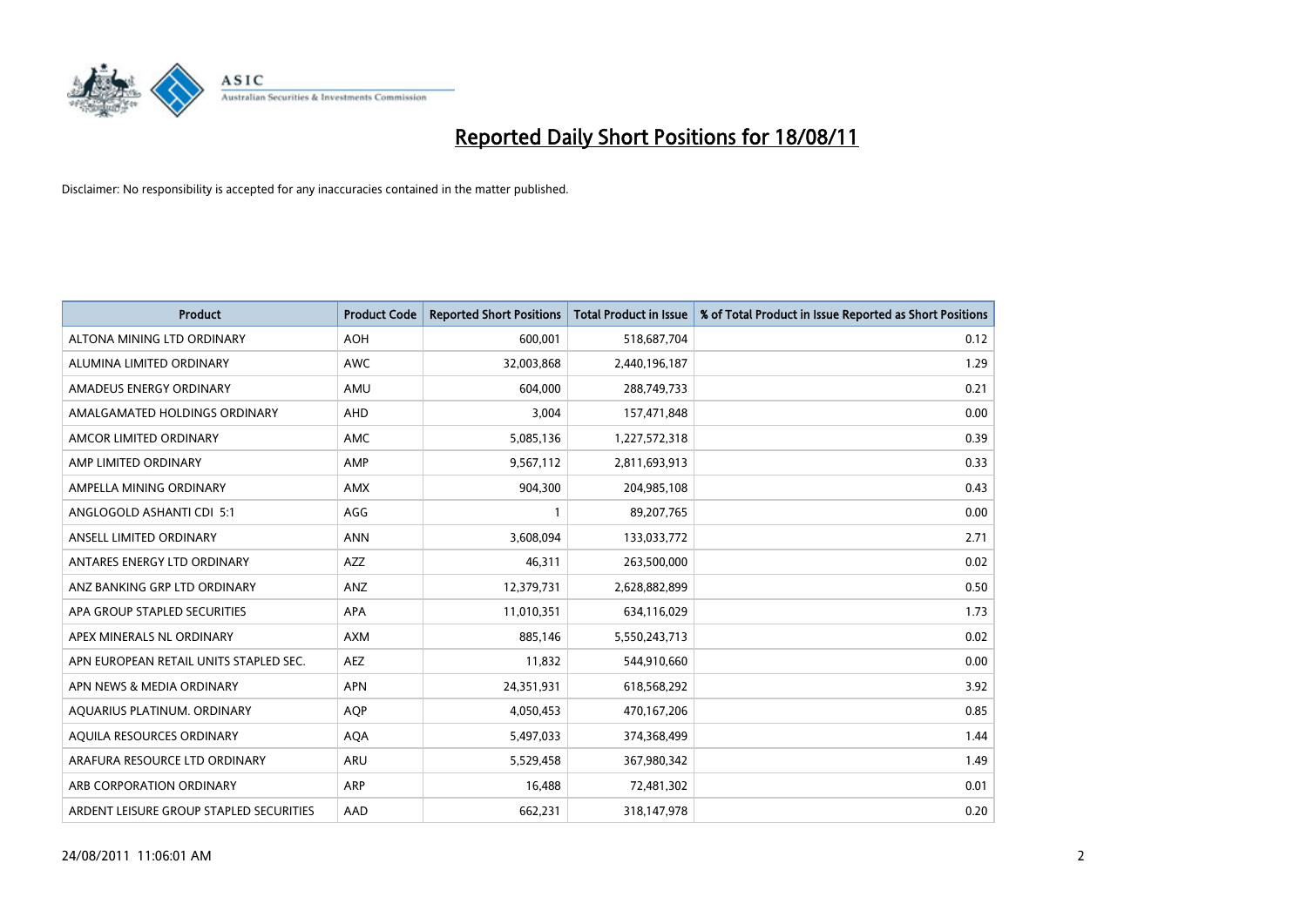

| <b>Product</b>                          | <b>Product Code</b> | <b>Reported Short Positions</b> | <b>Total Product in Issue</b> | % of Total Product in Issue Reported as Short Positions |
|-----------------------------------------|---------------------|---------------------------------|-------------------------------|---------------------------------------------------------|
| ARGO INVESTMENTS ORDINARY               | ARG                 | 6,100                           | 619,932,446                   | 0.00                                                    |
| ARISTOCRAT LEISURE ORDINARY             | ALL                 | 28,839,377                      | 536,480,307                   | 5.38                                                    |
| ASCIANO LIMITED ORDINARY                | <b>AIO</b>          | 24,218,891                      | 2,926,103,883                 | 0.82                                                    |
| ASG GROUP LIMITED ORDINARY              | <b>ASZ</b>          | 206,230                         | 169,117,796                   | 0.13                                                    |
| ASPEN GROUP ORD/UNITS STAPLED           | <b>APZ</b>          | 1,335,814                       | 579,826,041                   | 0.23                                                    |
| ASPIRE MINING LTD ORDINARY              | <b>AKM</b>          | 156,345                         | 539,971,483                   | 0.03                                                    |
| ASTON RES LTD ORDINARY                  | <b>AZT</b>          | 395,856                         | 204,527,604                   | 0.18                                                    |
| ASTRO JAP PROP GROUP STAPLED SECURITIES | AJA                 | 53,499                          | 58,445,002                    | 0.09                                                    |
| ASX LIMITED ORDINARY                    | <b>ASX</b>          | 1,461,116                       | 175,136,729                   | 0.83                                                    |
| ATLANTIC LIMITED ORDINARY               | ATI                 | 30,575                          | 113,845,516                   | 0.03                                                    |
| ATLAS IRON LIMITED ORDINARY             | <b>AGO</b>          | 16,685,400                      | 827,141,142                   | 2.00                                                    |
| <b>AURORA OIL &amp; GAS ORDINARY</b>    | <b>AUT</b>          | 7,118,668                       | 409,865,343                   | 1.73                                                    |
| AUSDRILL LIMITED ORDINARY               | <b>ASL</b>          | 702,183                         | 301,519,183                   | 0.24                                                    |
| AUSENCO LIMITED ORDINARY                | AAX                 | 1,243,510                       | 122,987,022                   | 1.00                                                    |
| AUSGOLD LIMITED ORDINARY                | <b>AUC</b>          | 78,160                          | 84,753,812                    | 0.09                                                    |
| <b>AUSTAL LIMITED ORDINARY</b>          | ASB                 | 259,935                         | 188,069,638                   | 0.14                                                    |
| AUSTAR UNITED ORDINARY                  | <b>AUN</b>          | 3,298,419                       | 1,271,505,737                 | 0.26                                                    |
| <b>AUSTBROKERS HOLDINGS ORDINARY</b>    | <b>AUB</b>          | $\overline{2}$                  | 54,658,736                    | 0.00                                                    |
| AUSTIN ENGINEERING ORDINARY             | <b>ANG</b>          | 92,356                          | 71,864,403                    | 0.13                                                    |
| <b>AUSTRALAND ASSETS ASSETS</b>         | AAZPB               | 1,168                           | 2,750,000                     | 0.04                                                    |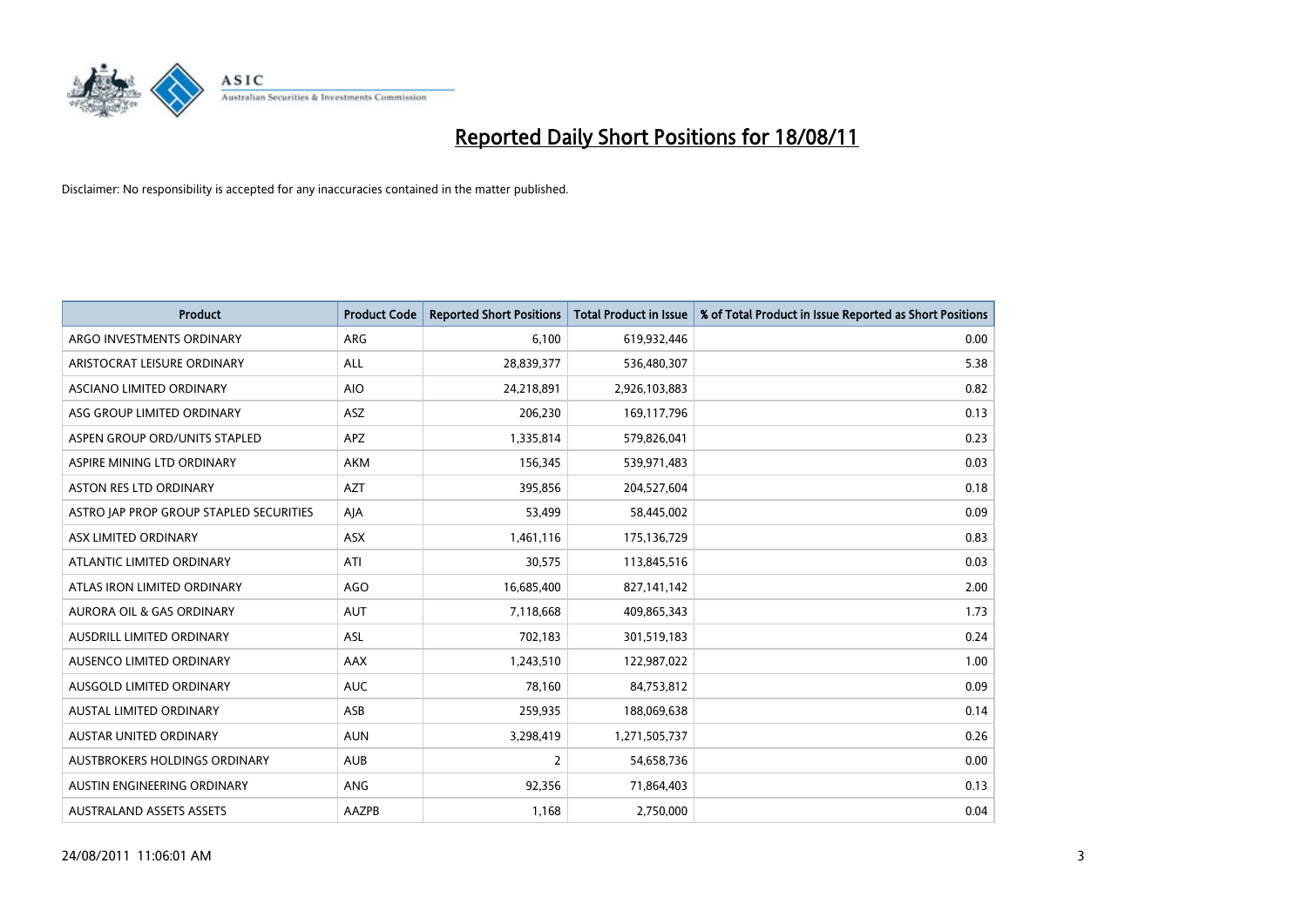

| <b>Product</b>                       | <b>Product Code</b> | <b>Reported Short Positions</b> | <b>Total Product in Issue</b> | % of Total Product in Issue Reported as Short Positions |
|--------------------------------------|---------------------|---------------------------------|-------------------------------|---------------------------------------------------------|
| AUSTRALAND PROPERTY STAPLED SECURITY | <b>ALZ</b>          | 782,510                         | 576,846,597                   | 0.13                                                    |
| AUSTRALIAN AGRICULT. ORDINARY        | AAC                 | 1,331,862                       | 312,892,824                   | 0.43                                                    |
| <b>AUSTRALIAN EDUCATION UNITS</b>    | <b>AEU</b>          | 625,000                         | 175,465,397                   | 0.36                                                    |
| AUSTRALIAN INFRASTR, UNITS/ORDINARY  | <b>AIX</b>          | 1,697,679                       | 620,733,944                   | 0.26                                                    |
| AUSTRALIAN MINES LTD ORDINARY        | <b>AUZ</b>          | 1,400,000                       | 636,910,317                   | 0.22                                                    |
| AUSTRALIAN PHARM, ORDINARY           | API                 | 924,565                         | 488,115,883                   | 0.19                                                    |
| AUTOMOTIVE HOLDINGS ORDINARY         | <b>AHE</b>          | 86,222                          | 260,579,682                   | 0.03                                                    |
| AVANCO RESOURCES LTD ORDINARY        | AVB                 | 1,290,527                       | 789,953,517                   | 0.16                                                    |
| AVEXA LIMITED ORDINARY               | <b>AVX</b>          | 243,657                         | 847,688,779                   | 0.03                                                    |
| AWE LIMITED ORDINARY                 | AWE                 | 6,746,844                       | 521,871,941                   | 1.28                                                    |
| AZUMAH RESOURCES ORDINARY            | <b>AZM</b>          | 377,461                         | 281,650,356                   | 0.14                                                    |
| <b>BANDANNA ENERGY ORDINARY</b>      | <b>BND</b>          | 180,922                         | 427,295,482                   | 0.04                                                    |
| BANK OF QUEENSLAND. ORDINARY         | <b>BOQ</b>          | 9.440.878                       | 225,369,547                   | 4.19                                                    |
| <b>BANNERMAN RESOURCES ORDINARY</b>  | <b>BMN</b>          | 71,391                          | 234,435,934                   | 0.03                                                    |
| BASE RES LIMITED ORDINARY            | <b>BSE</b>          | 373,041                         | 190,141,114                   | 0.20                                                    |
| <b>BATHURST RESOURCES ORDINARY</b>   | <b>BTU</b>          | 6,655,327                       | 685,047,997                   | 0.97                                                    |
| <b>BAUXITE RESOURCE LTD ORDINARY</b> | <b>BAU</b>          | 111,797                         | 235,379,896                   | 0.05                                                    |
| BC IRON LIMITED ORDINARY             | <b>BCI</b>          | 233,640                         | 94,881,000                    | 0.25                                                    |
| BEACH ENERGY LIMITED ORDINARY        | <b>BPT</b>          | 2,927,442                       | 1,103,127,711                 | 0.25                                                    |
| BEADELL RESOURCE LTD ORDINARY        | <b>BDR</b>          | 1,127,642                       | 657,906,946                   | 0.17                                                    |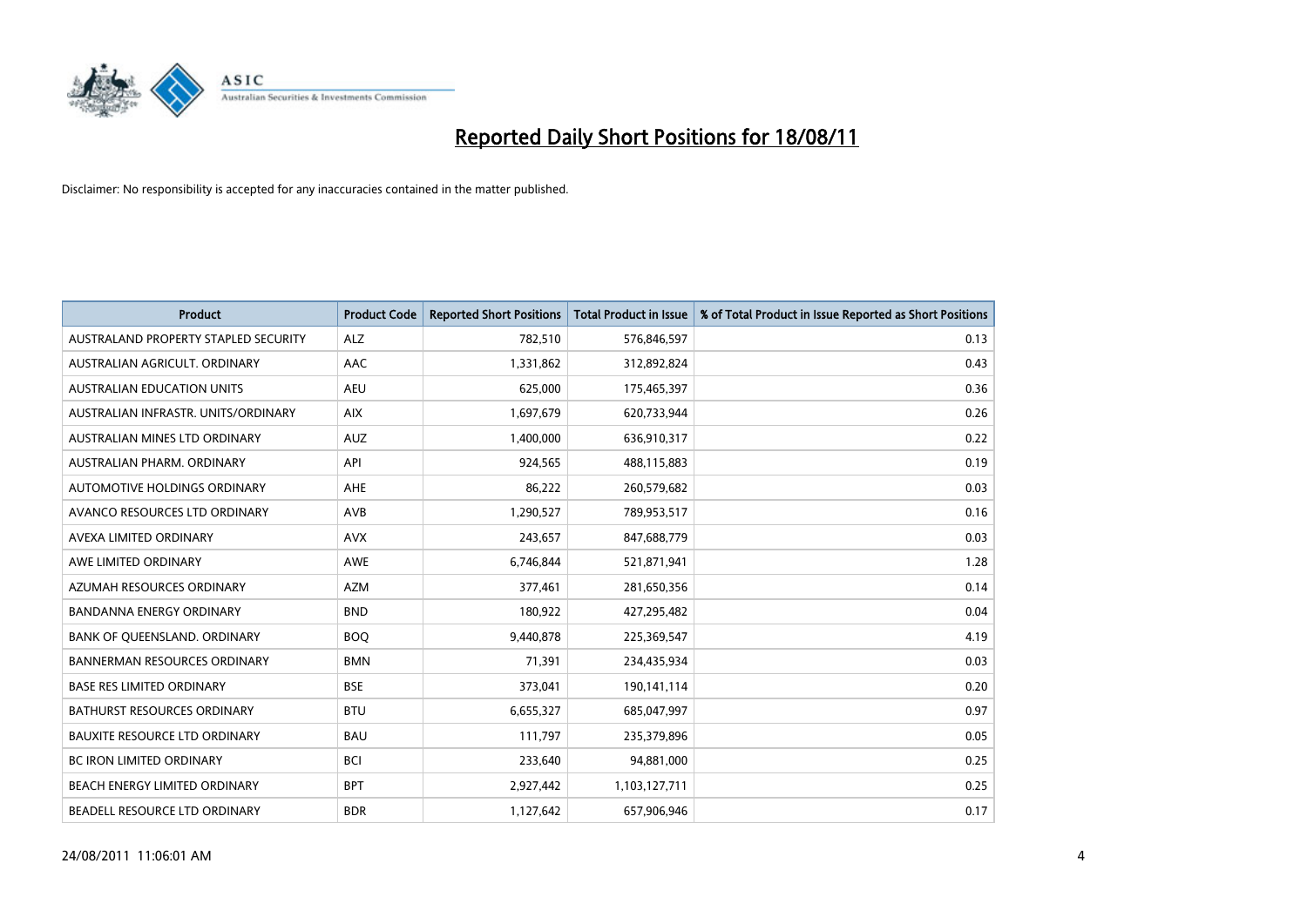

| <b>Product</b>                       | <b>Product Code</b> | <b>Reported Short Positions</b> | <b>Total Product in Issue</b> | % of Total Product in Issue Reported as Short Positions |
|--------------------------------------|---------------------|---------------------------------|-------------------------------|---------------------------------------------------------|
| BENDIGO AND ADELAIDE ORDINARY        | <b>BEN</b>          | 7,898,261                       | 360,325,520                   | 2.19                                                    |
| BERKELEY RESOURCES ORDINARY          | <b>BKY</b>          | 762,549                         | 174,298,273                   | 0.43                                                    |
| BETASHARES ASX RES ETF UNITS         | <b>ORE</b>          | 118,220                         | 4,519,665                     | 2.62                                                    |
| <b>BHP BILLITON LIMITED ORDINARY</b> | <b>BHP</b>          | 34,698,650                      | 3,211,496,105                 | 1.05                                                    |
| <b>BILLABONG ORDINARY</b>            | <b>BBG</b>          | 22,839,736                      | 254,037,587                   | 8.96                                                    |
| <b>BIOTA HOLDINGS ORDINARY</b>       | <b>BTA</b>          | 2,055,096                       | 181,417,556                   | 1.13                                                    |
| <b>BISALLOY STEEL ORDINARY</b>       | <b>BIS</b>          | 84.480                          | 216,455,965                   | 0.04                                                    |
| BKI INVESTMENT LTD ORDINARY          | BKI                 | 508                             | 422,863,407                   | 0.00                                                    |
| <b>BLACK RANGE MIN. ORDINARY</b>     | <b>BLR</b>          | 130,000                         | 796,963,912                   | 0.02                                                    |
| <b>BLACKTHORN RESOURCES ORDINARY</b> | <b>BTR</b>          | 35,848                          | 122,918,000                   | 0.03                                                    |
| <b>BLUESCOPE STEEL LTD ORDINARY</b>  | <b>BSL</b>          | 67,390,862                      | 1,842,207,385                 | 3.65                                                    |
| <b>BOART LONGYEAR ORDINARY</b>       | <b>BLY</b>          | 4,601,454                       | 461,163,412                   | 0.99                                                    |
| <b>BOOM LOGISTICS ORDINARY</b>       | <b>BOL</b>          | 338.001                         | 465,011,147                   | 0.07                                                    |
| BORAL LIMITED, ORDINARY              | <b>BLD</b>          | 40,669,932                      | 729,925,990                   | 5.57                                                    |
| BOTSWANA METALS LTD ORDINARY         | <b>BML</b>          | 7,000                           | 143,717,013                   | 0.00                                                    |
| <b>BOW ENERGY LIMITED ORDINARY</b>   | <b>BOW</b>          | 7,862,806                       | 351,683,973                   | 2.24                                                    |
| <b>BRADKEN LIMITED ORDINARY</b>      | <b>BKN</b>          | 866,045                         | 161,849,910                   | 0.51                                                    |
| <b>BRAMBLES LIMITED ORDINARY</b>     | <b>BXB</b>          | 16,908,203                      | 1,479,410,767                 | 1.11                                                    |
| <b>BREVILLE GROUP LTD ORDINARY</b>   | <b>BRG</b>          | 2,119                           | 129,995,322                   | 0.00                                                    |
| <b>BRICKWORKS LIMITED ORDINARY</b>   | <b>BKW</b>          | 26,278                          | 147,567,333                   | 0.01                                                    |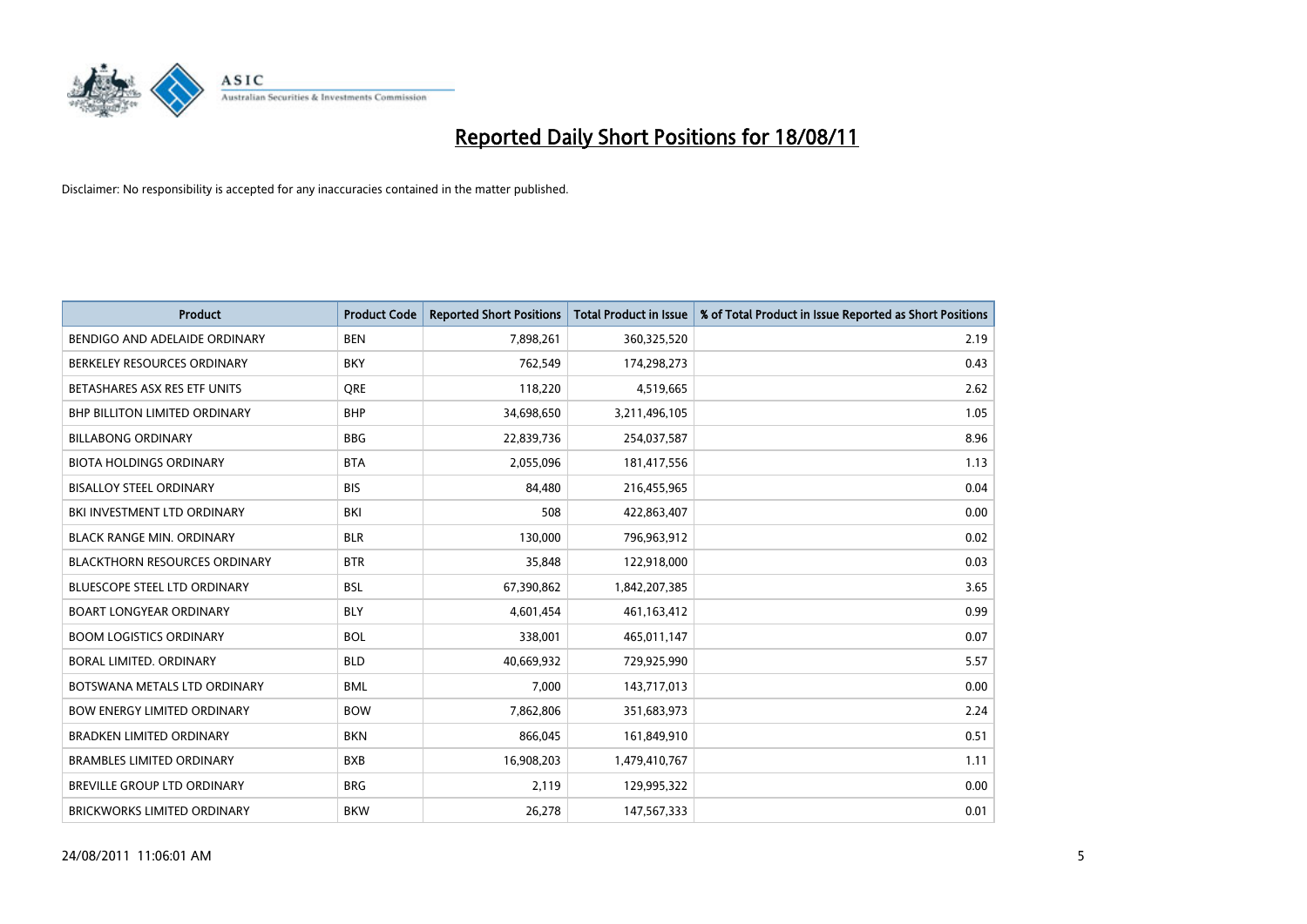

| <b>Product</b>                        | <b>Product Code</b> | <b>Reported Short Positions</b> | <b>Total Product in Issue</b> | % of Total Product in Issue Reported as Short Positions |
|---------------------------------------|---------------------|---------------------------------|-------------------------------|---------------------------------------------------------|
| <b>BROCKMAN RESOURCES ORDINARY</b>    | <b>BRM</b>          | 73,250                          | 144,803,151                   | 0.05                                                    |
| BT INVESTMENT MNGMNT ORDINARY         | <b>BTT</b>          | 881,935                         | 160,000,000                   | 0.55                                                    |
| <b>BURU ENERGY ORDINARY</b>           | <b>BRU</b>          | 4,233,251                       | 182,840,549                   | 2.32                                                    |
| <b>BWP TRUST ORDINARY UNITS</b>       | <b>BWP</b>          | 1,208,946                       | 520,012,793                   | 0.22                                                    |
| CABCHARGE AUSTRALIA ORDINARY          | CAB                 | 671,172                         | 120,437,014                   | 0.54                                                    |
| <b>CALTEX AUSTRALIA ORDINARY</b>      | <b>CTX</b>          | 8,034,619                       | 270,000,000                   | 2.96                                                    |
| <b>CAMPBELL BROTHERS ORDINARY</b>     | <b>CPB</b>          | 143,087                         | 67,503,411                    | 0.20                                                    |
| CAPE LAMBERT RES LTD ORDINARY         | <b>CFE</b>          | 1,244,387                       | 630,149,603                   | 0.20                                                    |
| CARABELLA RES LTD ORDINARY            | <b>CLR</b>          | 555,941                         | 92,389,409                    | 0.60                                                    |
| <b>CARBON ENERGY ORDINARY</b>         | <b>CNX</b>          | 1,912,471                       | 698,517,858                   | 0.26                                                    |
| CARDNO LIMITED ORDINARY               | <b>CDD</b>          | 111,908                         | 109,780,032                   | 0.10                                                    |
| <b>CARINDALE PROPERTY UNIT</b>        | <b>CDP</b>          | 312                             | 70,000,000                    | 0.00                                                    |
| CARNARVON PETROLEUM ORDINARY          | <b>CVN</b>          | 2,941,905                       | 690,320,634                   | 0.42                                                    |
| CARNEGIE WAVE ENERGY ORDINARY         | <b>CWE</b>          | 83,000                          | 899,087,627                   | 0.01                                                    |
| <b>CARPATHIAN RESOURCES ORDINARY</b>  | <b>CPN</b>          | 75,000                          | 265,533,501                   | 0.03                                                    |
| CARPENTARIA EXP. LTD ORDINARY         | CAP                 | 9,777                           | 98,741,301                    | 0.01                                                    |
| CARSALES.COM LTD ORDINARY             | <b>CRZ</b>          | 13,537,745                      | 233,729,722                   | 5.78                                                    |
| CASH CONVERTERS DEFERRED SETTLEMENT   | <b>CCVDA</b>        | 72,200                          | 379,761,025                   | 0.02                                                    |
| <b>CASPIAN OIL &amp; GAS ORDINARY</b> | CIG                 | 50,000                          | 1,331,500,513                 | 0.00                                                    |
| CATALPA RESOURCES ORDINARY            | CAH                 | 196,562                         | 178,214,799                   | 0.10                                                    |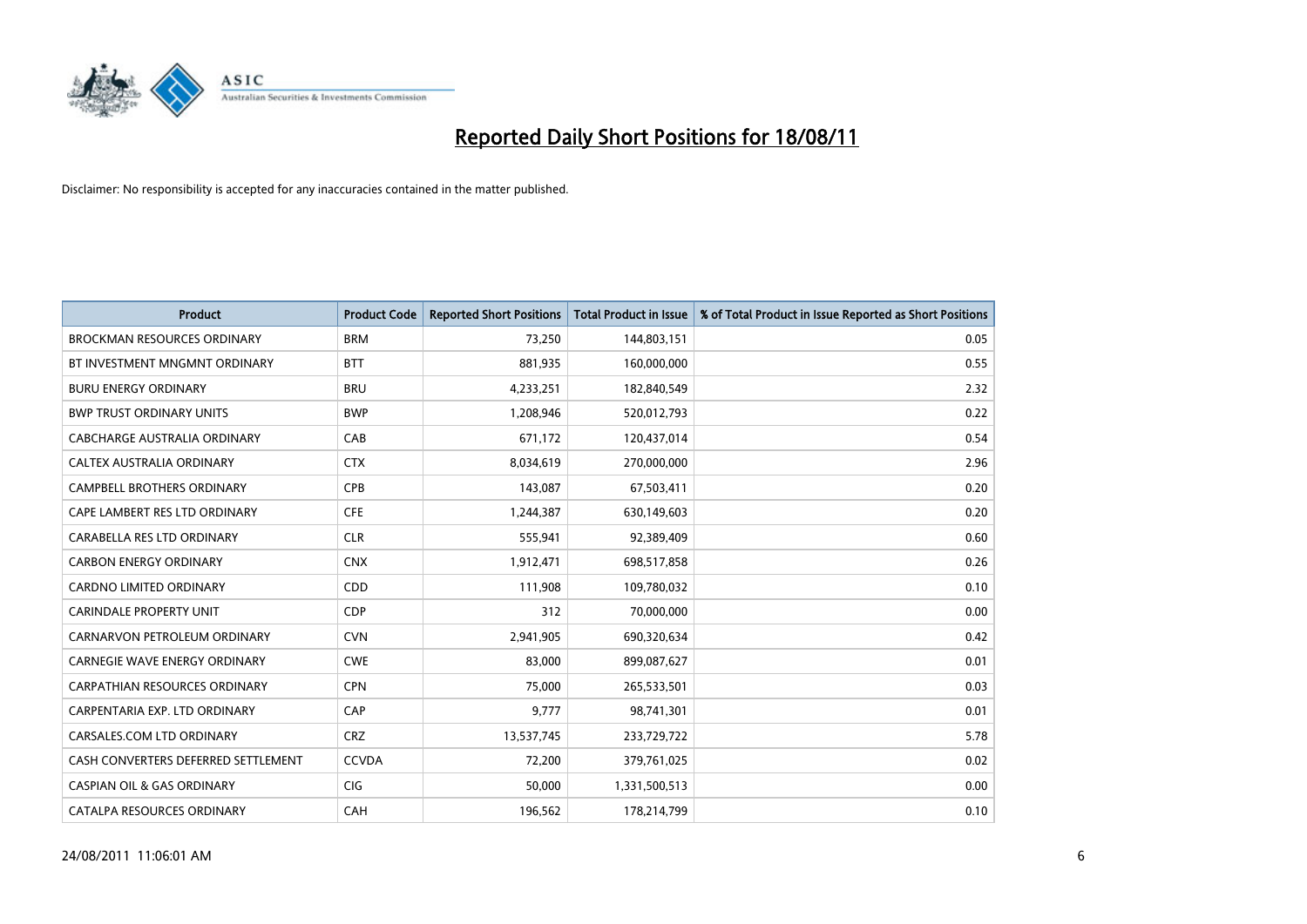

| <b>Product</b>                                | <b>Product Code</b> | <b>Reported Short Positions</b> | <b>Total Product in Issue</b> | % of Total Product in Issue Reported as Short Positions |
|-----------------------------------------------|---------------------|---------------------------------|-------------------------------|---------------------------------------------------------|
| <b>CEC GROUP LIMITED ORDINARY</b>             | <b>CEG</b>          | 1,750                           | 79,662,662                    | 0.00                                                    |
| <b>CELLNET GROUP ORDINARY</b>                 | <b>CLT</b>          | 1,342                           | 61,286,754                    | 0.00                                                    |
| CENTRAL PETROLEUM ORDINARY                    | <b>CTP</b>          | 11,455                          | 982,298,842                   | 0.00                                                    |
| CENTRO PROPERTIES UNITS/ORD STAPLED           | <b>CNP</b>          | 6,692                           | 972,414,514                   | 0.00                                                    |
| <b>CENTRO RETAIL GROUP STAPLED SECURITIES</b> | <b>CER</b>          | 621,734                         | 2,286,399,424                 | 0.02                                                    |
| <b>CERAMIC FUEL CELLS ORDINARY</b>            | CFU                 | 1,786,502                       | 1,201,353,566                 | 0.15                                                    |
| <b>CERRO RESOURCES NL ORDINARY</b>            | <b>CIO</b>          | 55,236                          | 748,268,606                   | 0.01                                                    |
| CFS RETAIL PROPERTY UNITS                     | <b>CFX</b>          | 50,445,893                      | 2,839,591,911                 | 1.77                                                    |
| CGA MINING LIMITED ORDINARY                   | <b>CGX</b>          | 149,418                         | 333,475,726                   | 0.04                                                    |
| <b>CHALLENGER DIV.PRO. STAPLED UNITS</b>      | <b>CDI</b>          | 128,455                         | 903,470,988                   | 0.01                                                    |
| CHALLENGER INFRAST. STAPLED UNITS             | <b>CIF</b>          | 26,196                          | 316,223,785                   | 0.01                                                    |
| <b>CHALLENGER LIMITED ORDINARY</b>            | <b>CGF</b>          | 6,104,630                       | 492,807,490                   | 1.23                                                    |
| CHANDLER MACLEOD LTD ORDINARY                 | <b>CMG</b>          | 11,970                          | 466,466,720                   | 0.00                                                    |
| CHARTER HALL GROUP STAPLED US PROHIBIT.       | <b>CHC</b>          | 1,157,980                       | 308,040,283                   | 0.37                                                    |
| <b>CHARTER HALL OFFICE UNIT</b>               | CQO                 | 10,568,871                      | 493,319,730                   | 2.15                                                    |
| <b>CHARTER HALL RETAIL UNITS</b>              | <b>COR</b>          | 1,160,687                       | 302,162,079                   | 0.39                                                    |
| CITIGOLD CORP LTD ORDINARY                    | <b>CTO</b>          | 2,059,217                       | 1,105,078,301                 | 0.18                                                    |
| <b>CLARIUS GRP LTD ORDINARY</b>               | <b>CND</b>          | 55,960                          | 88,161,315                    | 0.06                                                    |
| CLINUVEL PHARMACEUT, ORDINARY                 | <b>CUV</b>          | 4,127                           | 30,381,706                    | 0.01                                                    |
| <b>CLOUGH LIMITED ORDINARY</b>                | <b>CLO</b>          | 169,358                         | 769,801,269                   | 0.02                                                    |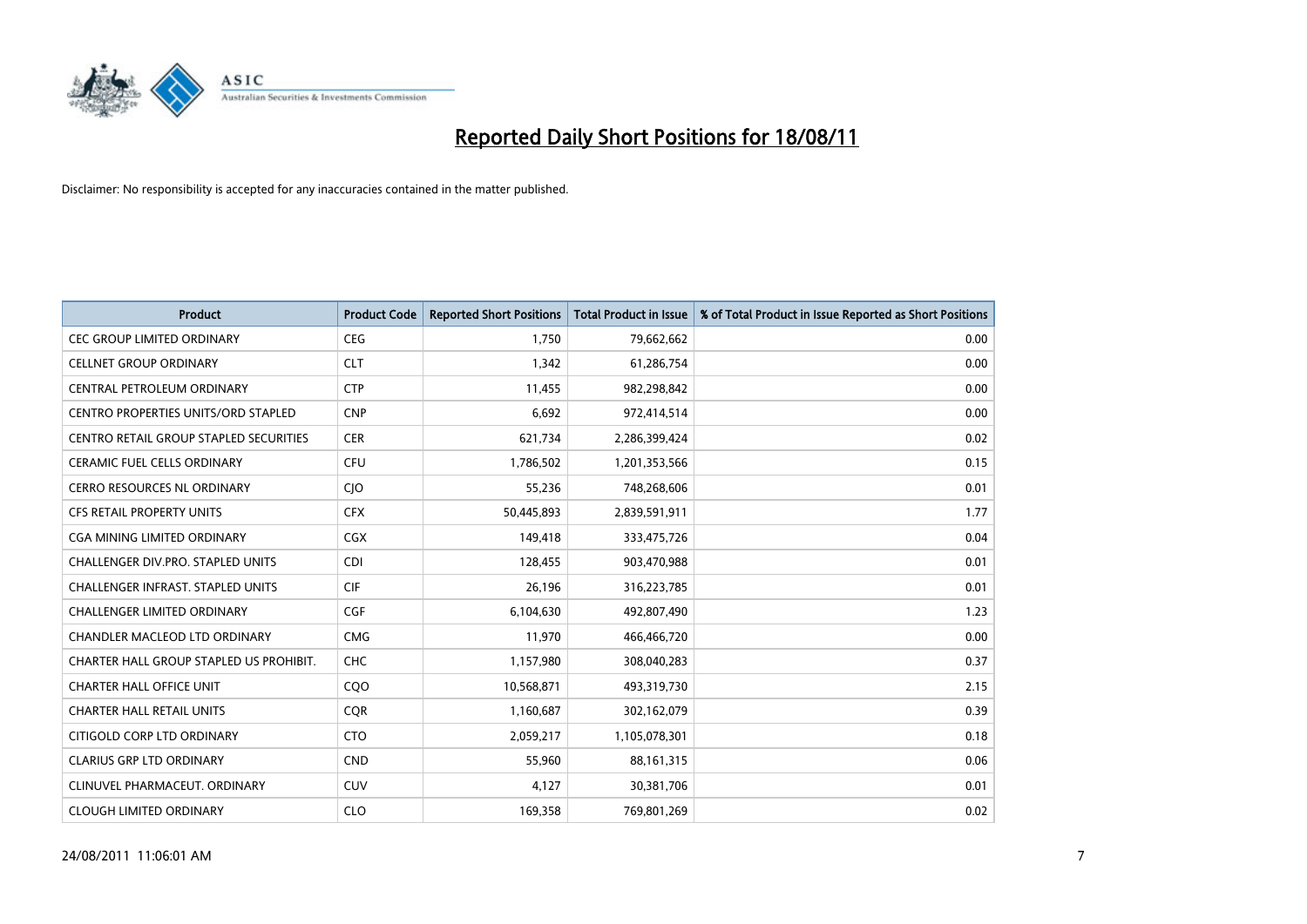

| <b>Product</b>                          | <b>Product Code</b> | <b>Reported Short Positions</b> | <b>Total Product in Issue</b> | % of Total Product in Issue Reported as Short Positions |
|-----------------------------------------|---------------------|---------------------------------|-------------------------------|---------------------------------------------------------|
| <b>COAL &amp; ALLIED ORDINARY</b>       | <b>CNA</b>          | 8.709                           | 86,584,735                    | 0.01                                                    |
| COAL OF AFRICA LTD ORDINARY             | <b>CZA</b>          | 1,107,875                       | 531,139,661                   | 0.21                                                    |
| <b>COALSPUR MINES LTD ORDINARY</b>      | <b>CPL</b>          | 1,893,864                       | 579,768,744                   | 0.32                                                    |
| COALWORKS LIMITED ORDINARY              | <b>CWK</b>          | 1,432,838                       | 149,088,955                   | 0.96                                                    |
| <b>COBAR CONSOLIDATED ORDINARY</b>      | CCU                 | 21,409                          | 175,313,488                   | 0.01                                                    |
| COCA-COLA AMATIL ORDINARY               | <b>CCL</b>          | 7,932,741                       | 758,120,896                   | 1.04                                                    |
| <b>COCHLEAR LIMITED ORDINARY</b>        | <b>COH</b>          | 1,939,225                       | 56,776,817                    | 3.42                                                    |
| <b>COCKATOO COAL ORDINARY</b>           | <b>COK</b>          | 5,298,783                       | 1,016,196,908                 | 0.51                                                    |
| <b>COKAL LTD ORDINARY</b>               | <b>CKA</b>          | 655,292                         | 130,055,735                   | 0.50                                                    |
| <b>COLLINS FOODS LTD ORDINARY</b>       | <b>CKF</b>          | 731,173                         | 93,000,003                    | 0.78                                                    |
| COMMONWEALTH BANK, ORDINARY             | <b>CBA</b>          | 29,286,047                      | 1,558,687,244                 | 1.81                                                    |
| <b>COMMONWEALTH PROP ORDINARY UNITS</b> | <b>CPA</b>          | 28,060,328                      | 2,449,599,711                 | 1.16                                                    |
| <b>COMPASS RESOURCES ORDINARY</b>       | <b>CMR</b>          | 160,952                         | 147,402,920                   | 0.11                                                    |
| <b>COMPUTERSHARE LTD ORDINARY</b>       | <b>CPU</b>          | 4,841,223                       | 555,664,059                   | 0.86                                                    |
| <b>CONNECTEAST GROUP STAPLED</b>        | <b>CEU</b>          | 17,198,450                      | 3,940,145,951                 | 0.42                                                    |
| CONQUEST MINING ORDINARY                | CQT                 | 1,746,230                       | 583,241,478                   | 0.29                                                    |
| CONSOLIDATED MEDIA, ORDINARY            | <b>CMI</b>          | 3,278,068                       | 561,834,996                   | 0.59                                                    |
| CONTANGO MICROCAP ORDINARY              | <b>CTN</b>          | 7,500                           | 146,423,793                   | 0.01                                                    |
| CONTINENTAL COAL LTD ORDINARY           | CCC                 | 733,008                         | 2,415,170,317                 | 0.03                                                    |
| COOPER ENERGY LTD ORDINARY              | <b>COE</b>          | 271,453                         | 292,576,001                   | 0.09                                                    |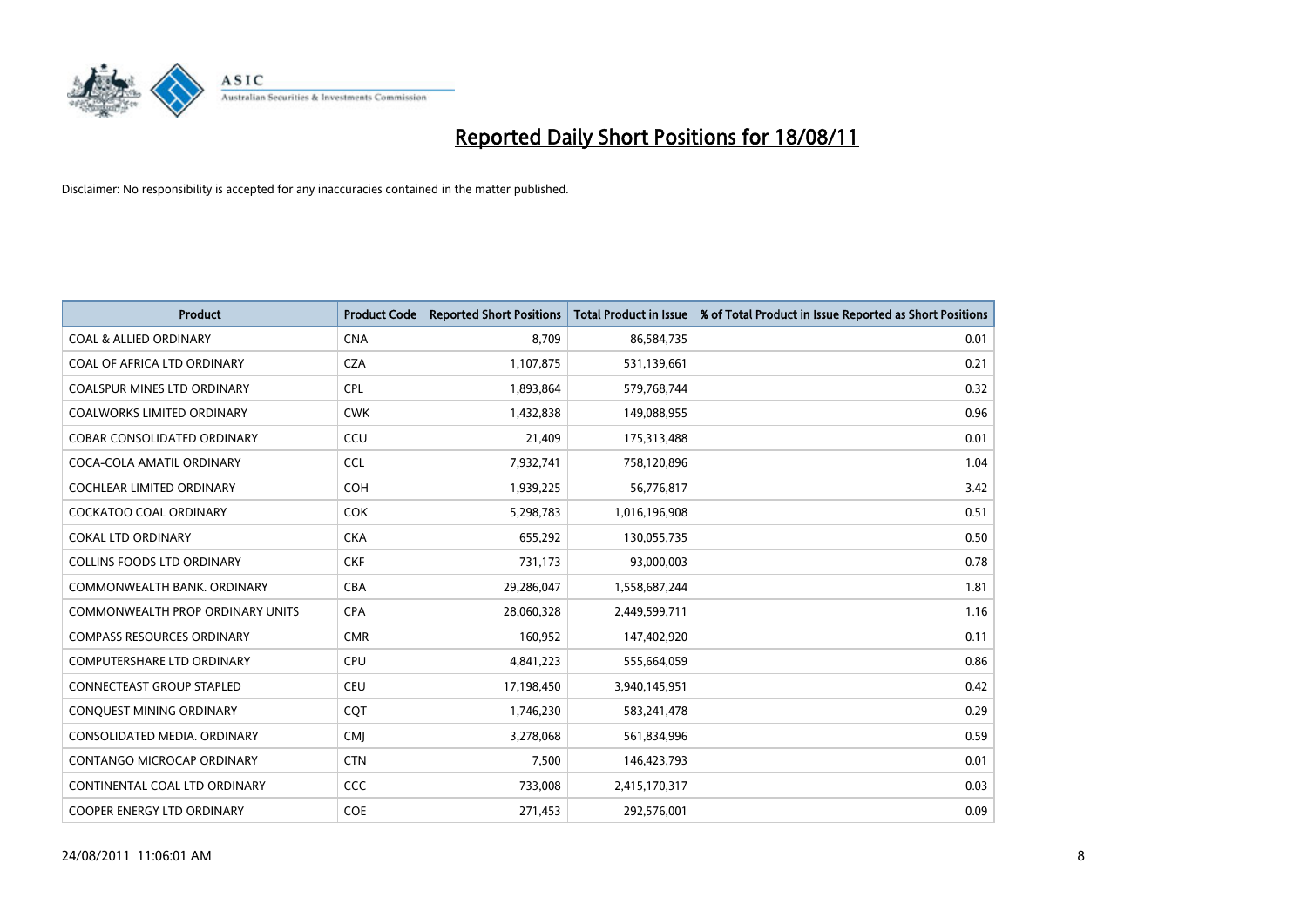

| <b>Product</b>                          | <b>Product Code</b> | <b>Reported Short Positions</b> | Total Product in Issue | % of Total Product in Issue Reported as Short Positions |
|-----------------------------------------|---------------------|---------------------------------|------------------------|---------------------------------------------------------|
| <b>COPPER STRIKE LTD ORDINARY</b>       | <b>CSE</b>          | 714                             | 129,455,571            | 0.00                                                    |
| <b>CORDLIFE LIMITED ORDINARY</b>        | CBB                 |                                 | 150,887,354            | 0.00                                                    |
| <b>COUNT FINANCIAL ORDINARY</b>         | COU                 | 429,307                         | 262,247,830            | 0.16                                                    |
| <b>CREDIT CORP GROUP ORDINARY</b>       | <b>CCP</b>          | 2,105                           | 45,210,752             | 0.00                                                    |
| <b>CROMWELL PROP STAPLED SECURITIES</b> | <b>CMW</b>          | 232,434                         | 964,737,315            | 0.02                                                    |
| <b>CROWN LIMITED ORDINARY</b>           | <b>CWN</b>          | 1,150,076                       | 754,131,800            | 0.13                                                    |
| <b>CRUSADER RESOURCES ORDINARY</b>      | CAS                 | 250,000                         | 106,136,040            | 0.24                                                    |
| <b>CSG LIMITED ORDINARY</b>             | CSV                 | 935,382                         | 282,567,499            | 0.34                                                    |
| <b>CSL LIMITED ORDINARY</b>             | <b>CSL</b>          | 7,500,911                       | 527,960,909            | 1.40                                                    |
| <b>CSR LIMITED ORDINARY</b>             | <b>CSR</b>          | 18,258,923                      | 506,000,315            | 3.60                                                    |
| <b>CUDECO LIMITED ORDINARY</b>          | CDU                 | 1,796,265                       | 142,654,900            | 1.25                                                    |
| <b>CUSTOMERS LIMITED ORDINARY</b>       | <b>CUS</b>          | 89,569                          | 134,869,357            | 0.06                                                    |
| DART ENERGY LTD ORDINARY                | <b>DTE</b>          | 6,836,836                       | 720,674,545            | 0.94                                                    |
| DAVID JONES LIMITED ORDINARY            | <b>DJS</b>          | 35, 315, 552                    | 520,751,395            | 6.75                                                    |
| DECMIL GROUP LIMITED ORDINARY           | <b>DCG</b>          | 168,402                         | 124,254,568            | 0.13                                                    |
| DEEP YELLOW LIMITED ORDINARY            | <b>DYL</b>          | 156,847                         | 1,127,899,958          | 0.02                                                    |
| DEVINE LIMITED ORDINARY                 | <b>DVN</b>          | 1,000                           | 634,918,223            | 0.00                                                    |
| DEXUS PROPERTY GROUP STAPLED UNITS      | <b>DXS</b>          | 18,406,768                      | 4,839,024,176          | 0.38                                                    |
| DEXUS RENTS TRUST RENTS                 | <b>DXRPA</b>        | 436                             | 2,040,000              | 0.02                                                    |
| DISCOVERY METALS LTD ORDINARY           | <b>DML</b>          | 6,002,875                       | 437,114,481            | 1.35                                                    |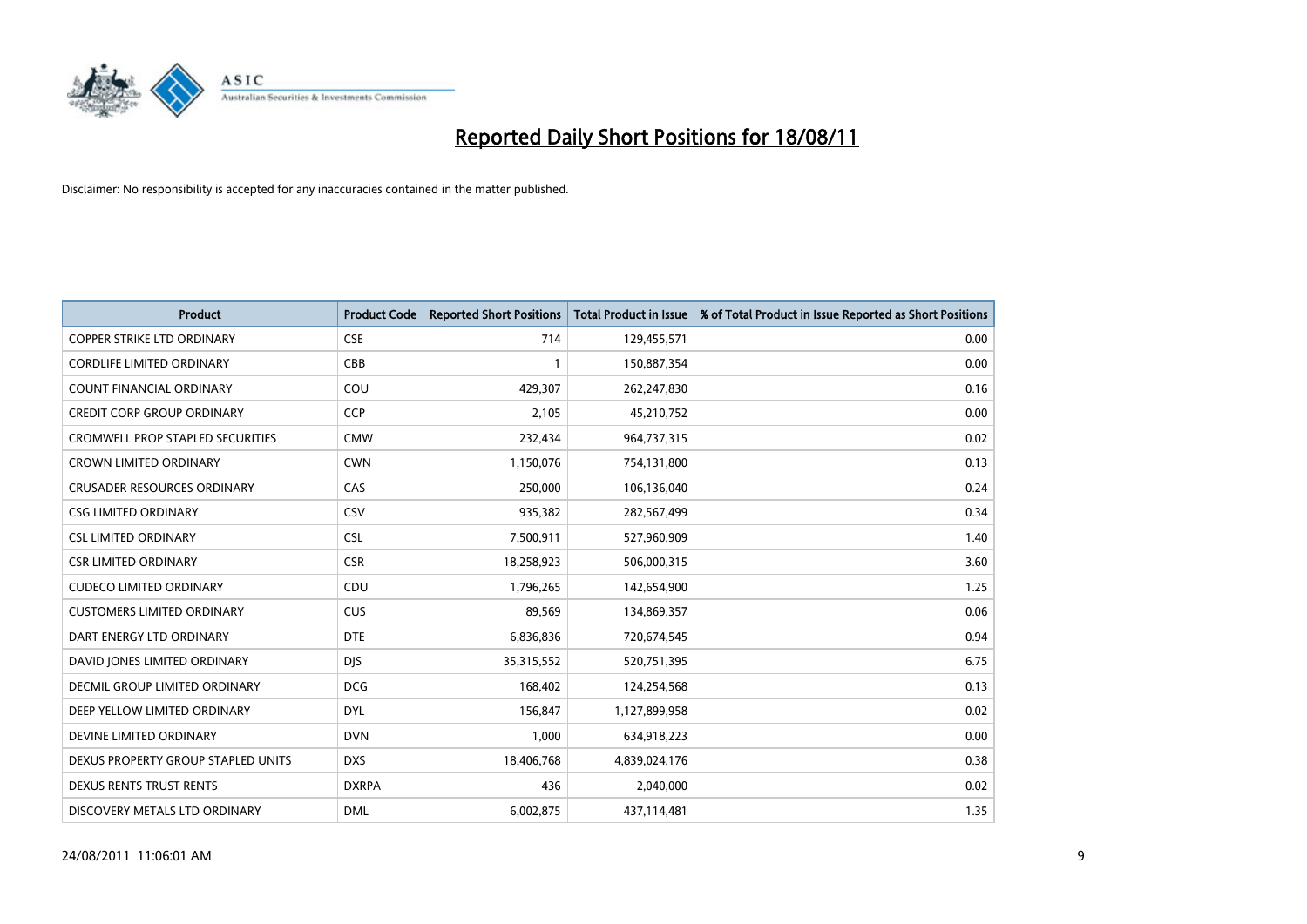

| <b>Product</b>                   | <b>Product Code</b> | <b>Reported Short Positions</b> | Total Product in Issue | % of Total Product in Issue Reported as Short Positions |
|----------------------------------|---------------------|---------------------------------|------------------------|---------------------------------------------------------|
| DKN FINANCIAL GROUP ORDINARY     | <b>DKN</b>          | 100,000                         | 144,231,621            | 0.07                                                    |
| DOMINO PIZZA ENTERPR ORDINARY    | <b>DMP</b>          | 373,584                         | 68,407,674             | 0.54                                                    |
| DOWNER EDI LIMITED ORDINARY      | <b>DOW</b>          | 7,337,769                       | 429,100,296            | 1.69                                                    |
| DRILL TORQUE LTD ORDINARY        | <b>DTQ</b>          | 70,617                          | 125,000,005            | 0.06                                                    |
| DRILLSEARCH ENERGY ORDINARY      | <b>DLS</b>          | 1,685,120                       | 305,176,742            | 0.55                                                    |
| DUET GROUP STAPLED US PROHIBIT.  | <b>DUE</b>          | 4,777,424                       | 909,692,991            | 0.53                                                    |
| DULUXGROUP LIMITED ORDINARY      | <b>DLX</b>          | 9,576,619                       | 367,456,259            | 2.58                                                    |
| DWS ADVANCED ORDINARY            | <b>DWS</b>          | 28,518                          | 132,362,763            | 0.02                                                    |
| <b>EASTERN STAR GAS ORDINARY</b> | ESG                 | 15,028,914                      | 991,817,041            | 1.51                                                    |
| ECHO ENTERTAINMENT ORDINARY      | <b>EGP</b>          | 987,251                         | 688,019,737            | 0.15                                                    |
| ELDERS LIMITED ORDINARY          | <b>ELD</b>          | 18,304,694                      | 448,598,480            | 4.07                                                    |
| ELDORADO GOLD CORP CDI 1:1       | EAU                 | 36,783                          | 11,658,431             | 0.32                                                    |
| ELEMENTOS LIMITED ORDINARY       | <b>ELT</b>          | 8                               | 77,068,979             | 0.00                                                    |
| ELIXIR PETROLEUM LTD ORDINARY    | <b>EXR</b>          | 324,400                         | 188,988,472            | 0.17                                                    |
| <b>EMECO HOLDINGS ORDINARY</b>   | <b>EHL</b>          | 1,436,015                       | 631,237,586            | 0.21                                                    |
| ENERGIA MINERALS LTD ORDINARY    | <b>EMX</b>          | 139,711                         | 82,500,005             | 0.17                                                    |
| ENERGY RESOURCES ORDINARY 'A'    | ERA                 | 5,137,017                       | 190,737,934            | 2.70                                                    |
| ENERGY WORLD CORPOR. ORDINARY    | <b>EWC</b>          | 21,657,003                      | 1,734,166,672          | 1.25                                                    |
| <b>ENTEK ENERGY LTD ORDINARY</b> | <b>ETE</b>          | 489,903                         | 510,657,387            | 0.10                                                    |
| ENTELLECT LIMITED ORDINARY       | ESN                 | 464,050                         | 985,337,932            | 0.05                                                    |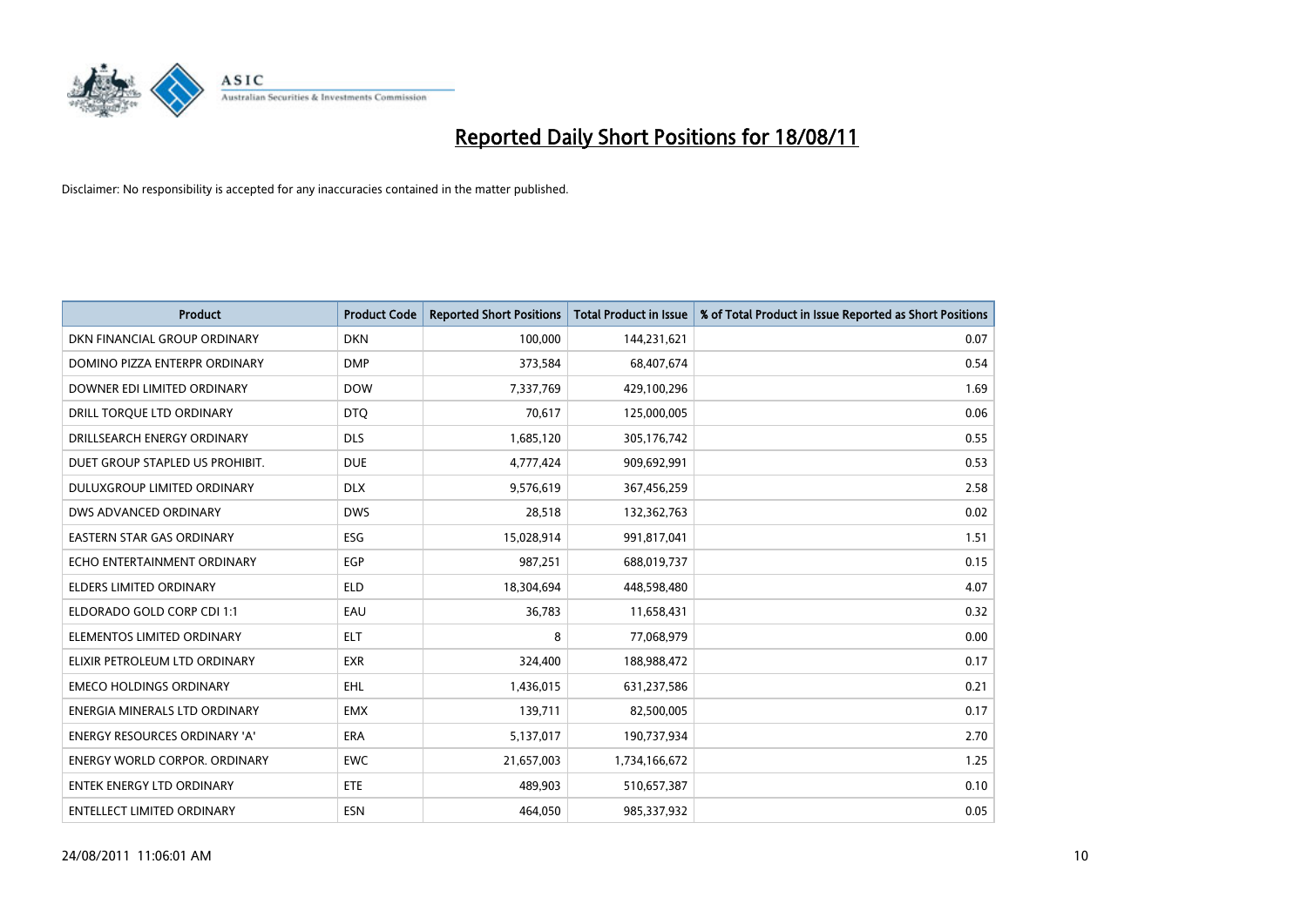

| <b>Product</b>                        | <b>Product Code</b> | <b>Reported Short Positions</b> | <b>Total Product in Issue</b> | % of Total Product in Issue Reported as Short Positions |
|---------------------------------------|---------------------|---------------------------------|-------------------------------|---------------------------------------------------------|
| <b>ENVESTRA LIMITED ORDINARY</b>      | <b>ENV</b>          | 3,294,291                       | 1,468,560,201                 | 0.21                                                    |
| EQUATORIAL RES LTD ORDINARY           | EQX                 | 23,167                          | 101,667,922                   | 0.02                                                    |
| <b>EUROZ LIMITED ORDINARY</b>         | EZL                 | 84,000                          | 143,564,527                   | 0.06                                                    |
| EXTRACT RESOURCES ORDINARY            | EXT                 | 592,591                         | 251,159,163                   | 0.22                                                    |
| FAIRFAX MEDIA LTD ORDINARY            | <b>FXI</b>          | 298,666,402                     | 2,351,955,725                 | 12.70                                                   |
| <b>FANTASTIC HOLDINGS ORDINARY</b>    | <b>FAN</b>          | 892                             | 102,739,538                   | 0.00                                                    |
| <b>FAR LTD ORDINARY</b>               | <b>FAR</b>          | 21,296,632                      | 1,245,401,164                 | 1.71                                                    |
| FERRAUS LIMITED ORDINARY              | <b>FRS</b>          | 370                             | 249,598,565                   | 0.00                                                    |
| FISHER & PAYKEL APP. ORDINARY         | <b>FPA</b>          | 23,298                          | 724,235,162                   | 0.00                                                    |
| FISHER & PAYKEL H. ORDINARY           | <b>FPH</b>          | 1,062,609                       | 525,362,450                   | 0.20                                                    |
| FKP PROPERTY GROUP STAPLED SECURITIES | <b>FKP</b>          | 24,588,927                      | 1,185,077,223                 | 2.04                                                    |
| FLEETWOOD CORP ORDINARY               | <b>FWD</b>          | 495,182                         | 57,847,937                    | 0.86                                                    |
| FLETCHER BUILDING ORDINARY            | <b>FBU</b>          | 8,325,539                       | 678,573,570                   | 1.23                                                    |
| FLEXIGROUP LIMITED ORDINARY           | <b>FXL</b>          | 34,919                          | 276,292,173                   | 0.00                                                    |
| FLIGHT CENTRE ORDINARY                | <b>FLT</b>          | 5,000,910                       | 99,959,845                    | 5.00                                                    |
| FLINDERS MINES LTD ORDINARY           | <b>FMS</b>          | 21,331,929                      | 1,820,839,571                 | 1.16                                                    |
| <b>FORGE GROUP LIMITED ORDINARY</b>   | FGE                 | 132,716                         | 82,924,014                    | 0.16                                                    |
| FORTE ENERGY NL ORDINARY              | <b>FTE</b>          | 2,667,039                       | 695,589,311                   | 0.38                                                    |
| FORTESCUE METALS GRP ORDINARY         | <b>FMG</b>          | 31,117,897                      | 3,113,348,659                 | 0.97                                                    |
| <b>FOSTER'S GROUP ORDINARY</b>        | FGL                 | 7,510,707                       | 1.940.894.542                 | 0.41                                                    |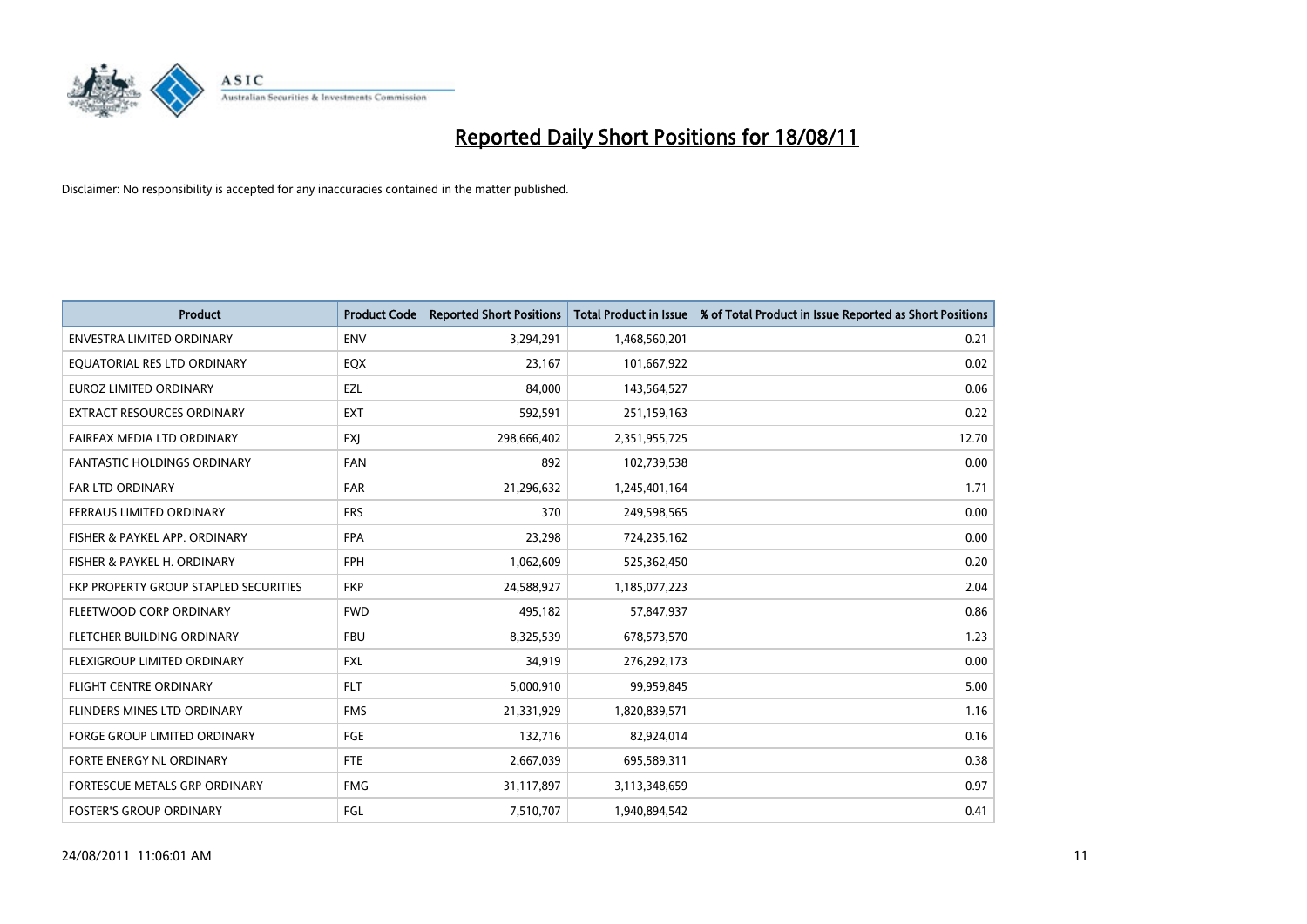

| <b>Product</b>                            | <b>Product Code</b> | <b>Reported Short Positions</b> | <b>Total Product in Issue</b> | % of Total Product in Issue Reported as Short Positions |
|-------------------------------------------|---------------------|---------------------------------|-------------------------------|---------------------------------------------------------|
| FTD CORPORATION ORDINARY                  | <b>FTD</b>          | 8,088                           | 36,474,593                    | 0.02                                                    |
| <b>FUNTASTIC LIMITED ORDINARY</b>         | <b>FUN</b>          | 322,528                         | 340,997,682                   | 0.09                                                    |
| <b>G.U.D. HOLDINGS ORDINARY</b>           | <b>GUD</b>          | 243,578                         | 69,089,611                    | 0.34                                                    |
| <b>GALAXY RESOURCES ORDINARY</b>          | GXY                 | 1,949,547                       | 323,327,000                   | 0.59                                                    |
| <b>GEODYNAMICS LIMITED ORDINARY</b>       | GDY                 | 69,583                          | 337,084,174                   | 0.02                                                    |
| <b>GINDALBIE METALS LTD ORDINARY</b>      | <b>GBG</b>          | 33,403,434                      | 988,710,739                   | 3.36                                                    |
| <b>GLOBAL MINING ORDINARY</b>             | <b>GMI</b>          | 8,951                           | 191,820,968                   | 0.00                                                    |
| <b>GLOUCESTER COAL ORDINARY</b>           | GCL                 | 826,502                         | 202,905,967                   | 0.38                                                    |
| <b>GME RESOURCES LTD ORDINARY</b>         | <b>GME</b>          | 800                             | 322,635,902                   | 0.00                                                    |
| <b>GOLD ONE INT LTD ORDINARY</b>          | GDO                 | 165,805                         | 808,990,251                   | 0.02                                                    |
| <b>GOLD ROAD RES LTD ORDINARY</b>         | GOR                 | 89,214                          | 317,087,535                   | 0.03                                                    |
| <b>GOLDEN WEST RESOURCE ORDINARY</b>      | <b>GWR</b>          | 1,617                           | 192,082,567                   | 0.00                                                    |
| <b>GOODMAN FIELDER, ORDINARY</b>          | <b>GFF</b>          | 28,744,992                      | 1,380,386,438                 | 2.09                                                    |
| <b>GOODMAN GROUP STAPLED US PROHIBIT.</b> | GMG                 | 25,267,119                      | 7,394,607,411                 | 0.34                                                    |
| <b>GPT GROUP STAPLED SEC.</b>             | <b>GPT</b>          | 17,060,645                      | 1,849,089,943                 | 0.91                                                    |
| <b>GRAINCORP LIMITED A CLASS ORDINARY</b> | <b>GNC</b>          | 894,644                         | 198,318,900                   | 0.44                                                    |
| <b>GRANGE RESOURCES. ORDINARY</b>         | GRR                 | 73,388                          | 1,153,181,487                 | 0.00                                                    |
| <b>GREENCAP LIMITED ORDINARY</b>          | GCG                 |                                 | 262,515,385                   | 0.00                                                    |
| <b>GREENLAND MIN EN LTD ORDINARY</b>      | GGG                 | 2,487,914                       | 410,407,582                   | 0.61                                                    |
| <b>GRYPHON MINERALS LTD ORDINARY</b>      | GRY                 | 1,993,249                       | 299,922,058                   | 0.65                                                    |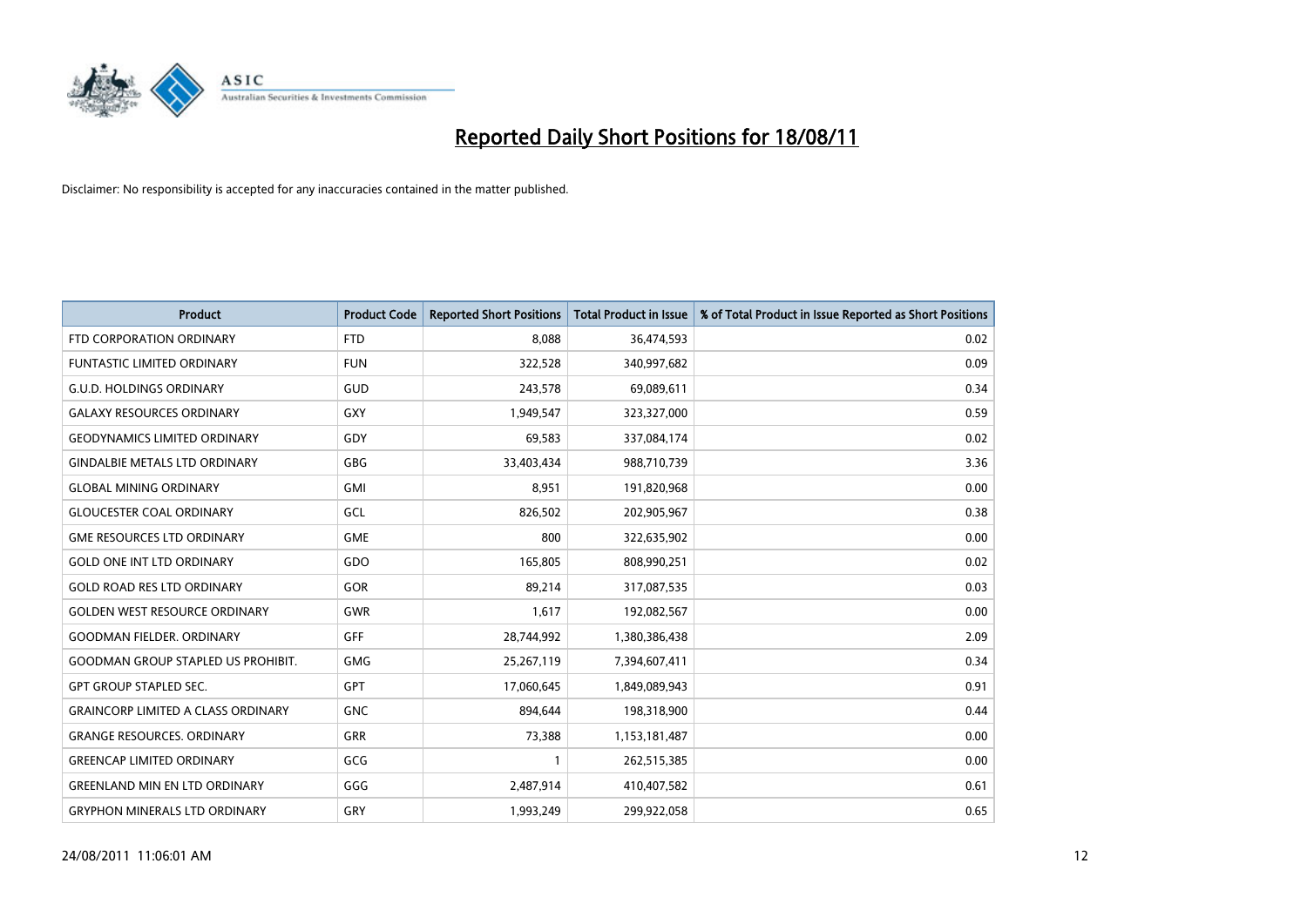

| <b>Product</b>                        | <b>Product Code</b> | <b>Reported Short Positions</b> | <b>Total Product in Issue</b> | % of Total Product in Issue Reported as Short Positions |
|---------------------------------------|---------------------|---------------------------------|-------------------------------|---------------------------------------------------------|
| <b>GUILDFORD COAL LTD ORDINARY</b>    | <b>GUF</b>          | 1,627,133                       | 217,469,617                   | 0.75                                                    |
| <b>GUINNESS PEAT GROUP. CDI 1:1</b>   | <b>GPG</b>          | 1,190,994                       | 266,222,148                   | 0.45                                                    |
| <b>GUNNS LIMITED ORDINARY</b>         | <b>GNS</b>          | 69,774,538                      | 848,401,559                   | 8.22                                                    |
| <b>GWA GROUP LTD ORDINARY</b>         | <b>GWA</b>          | 7,570,291                       | 301,525,014                   | 2.50                                                    |
| HARVEY NORMAN ORDINARY                | <b>HVN</b>          | 50,599,565                      | 1,062,316,784                 | 4.74                                                    |
| HASTIE GROUP LIMITED ORDINARY         | <b>HST</b>          | 14,626,226                      | 1,367,511,426                 | 1.07                                                    |
| HASTINGS DIVERSIFIED STAPLED SECURITY | <b>HDF</b>          | 2,751,330                       | 530,001,072                   | 0.53                                                    |
| HEARTWARE INT INC CDI 35:1            | <b>HIN</b>          | 272,008                         | 48,598,550                    | 0.56                                                    |
| <b>HENDERSON GROUP CDI 1:1</b>        | <b>HGG</b>          | 5,347,499                       | 628,839,582                   | 0.84                                                    |
| HFA HOLDINGS LIMITED ORDINARY         | <b>HFA</b>          | 461,165                         | 117,332,831                   | 0.39                                                    |
| HIGHLANDS PACIFIC ORDINARY            | <b>HIG</b>          | 2,567,511                       | 686,082,148                   | 0.37                                                    |
| HILLGROVE RES LTD ORDINARY            | <b>HGO</b>          | 1,135,192                       | 793,698,575                   | 0.14                                                    |
| HILLS HOLDINGS LTD ORDINARY           | <b>HIL</b>          | 3,680,043                       | 249,139,016                   | 1.47                                                    |
| HORIZON OIL LIMITED ORDINARY          | <b>HZN</b>          | 14,208,027                      | 1,130,811,515                 | 1.25                                                    |
| HUNNU COAL LIMITED ORDINARY           | <b>HUN</b>          | 110,258                         | 216,565,002                   | 0.06                                                    |
| <b>ICON ENERGY LIMITED ORDINARY</b>   | <b>ICN</b>          | 67,000                          | 469,301,394                   | 0.01                                                    |
| <b>IINET LIMITED ORDINARY</b>         | <b>IIN</b>          | 1,447,625                       | 152,169,119                   | 0.95                                                    |
| <b>IKWEZI MINING LTD ORDINARY</b>     | <b>IKW</b>          | 2,804,113                       | 168,800,000                   | 1.66                                                    |
| ILUKA RESOURCES ORDINARY              | ILU                 | 4,066,461                       | 418,700,517                   | 0.97                                                    |
| <b>IMDEX LIMITED ORDINARY</b>         | <b>IMD</b>          | 59,174                          | 199,414,165                   | 0.02                                                    |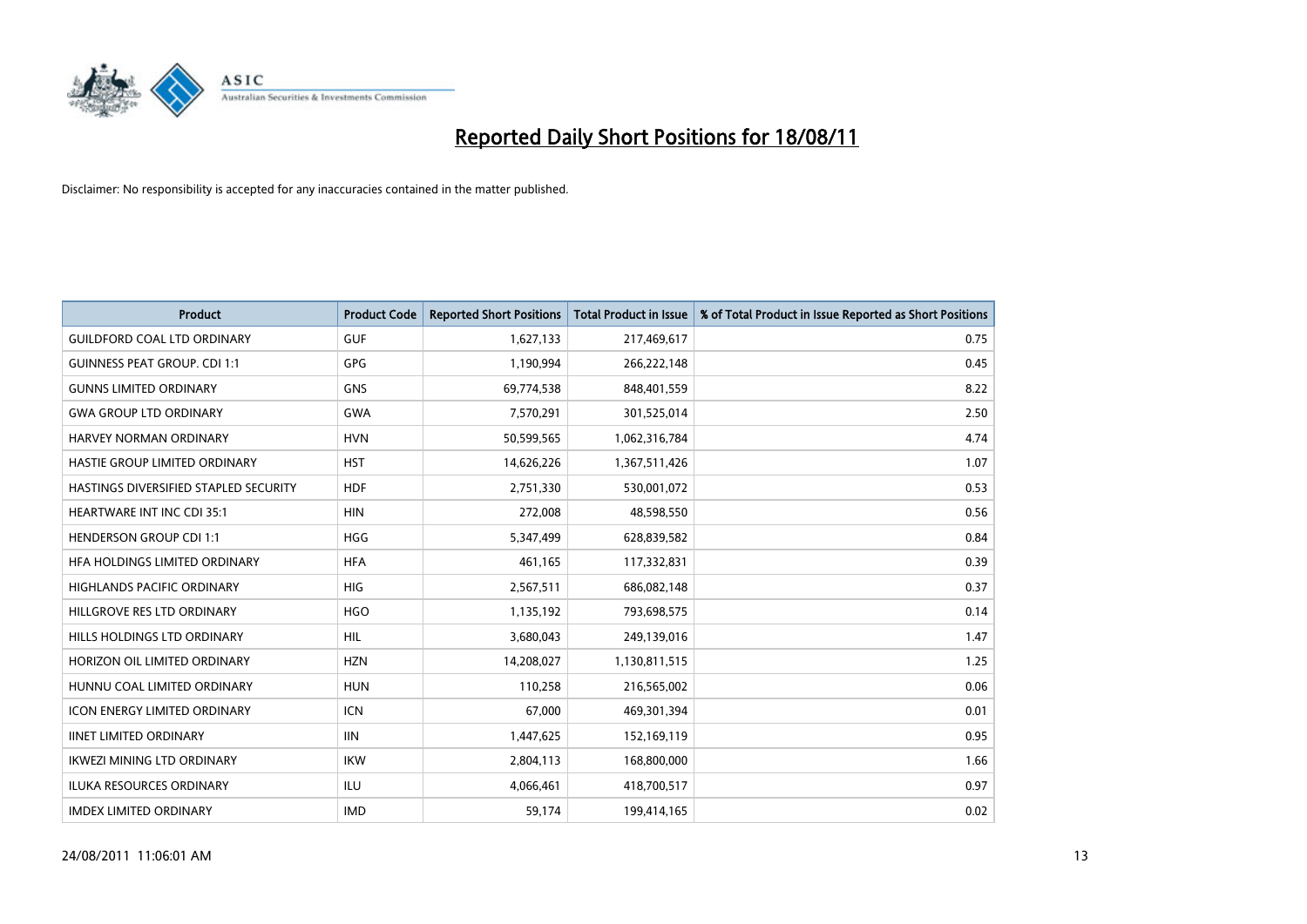

| <b>Product</b>                                | <b>Product Code</b> | <b>Reported Short Positions</b> | <b>Total Product in Issue</b> | % of Total Product in Issue Reported as Short Positions |
|-----------------------------------------------|---------------------|---------------------------------|-------------------------------|---------------------------------------------------------|
| IMF (AUSTRALIA) LTD ORDINARY                  | <b>IMF</b>          | 329,544                         | 123,828,193                   | 0.26                                                    |
| IMX RESOURCES LTD ORDINARY                    | <b>IXR</b>          | 20,000                          | 262,612,803                   | 0.01                                                    |
| <b>INCITEC PIVOT ORDINARY</b>                 | IPL                 | 3,386,655                       | 1,628,730,107                 | 0.20                                                    |
| INDAGO RESOURCES LTD ORDINARY                 | <b>IDG</b>          | 8,179                           | 4,490,436                     | 0.18                                                    |
| <b>INDEPENDENCE GROUP ORDINARY</b>            | <b>IGO</b>          | 1,397,160                       | 202,907,135                   | 0.67                                                    |
| <b>INDOPHIL RESOURCES ORDINARY</b>            | <b>IRN</b>          | 15,468,002                      | 995,437,860                   | 1.56                                                    |
| <b>INDUSTREA LIMITED ORDINARY</b>             | IDL.                | 1,579,797                       | 364,733,566                   | 0.43                                                    |
| INFIGEN ENERGY STAPLED SECURITIES             | <b>IFN</b>          | 6,123,329                       | 762,265,972                   | 0.80                                                    |
| ING RE COM GROUP STAPLED SECURITIES           | <b>ILF</b>          | 9,075                           | 441,029,194                   | 0.00                                                    |
| <b>INSURANCE AUSTRALIA ORDINARY</b>           | <b>IAG</b>          | 8,146,209                       | 2,079,034,021                 | 0.40                                                    |
| INT GOLDFIELDS LTD ORDINARY                   | <b>IGS</b>          | 10,542,682                      | 571,520,386                   | 1.84                                                    |
| INTEGRA MINING LTD, ORDINARY                  | <b>IGR</b>          | 5,551,648                       | 843,493,881                   | 0.65                                                    |
| <b>INTREPID MINES ORDINARY</b>                | <b>IAU</b>          | 3,669,681                       | 522,300,939                   | 0.70                                                    |
| <b>INVESTA OFFICE FUND STAPLED SECURITIES</b> | <b>IOF</b>          | 9,352,489                       | 2,729,071,212                 | 0.33                                                    |
| <b>INVOCARE LIMITED ORDINARY</b>              | <b>IVC</b>          | 1,044,239                       | 107,912,897                   | 0.98                                                    |
| ION LIMITED ORDINARY                          | <b>ION</b>          | 164,453                         | 256,365,105                   | 0.06                                                    |
| <b>IOOF HOLDINGS LTD ORDINARY</b>             | <b>IFL</b>          | 1,428,315                       | 229,794,395                   | 0.61                                                    |
| <b>IPROPERTY GROUP LTD ORDINARY</b>           | <b>IPP</b>          | 50,000                          | 169,527,776                   | 0.03                                                    |
| <b>IRESS MARKET TECH. ORDINARY</b>            | <b>IRE</b>          | 1,839,565                       | 126,920,010                   | 1.44                                                    |
| <b>IRON ORE HOLDINGS ORDINARY</b>             | <b>IOH</b>          | 51,540                          | 166,087,005                   | 0.03                                                    |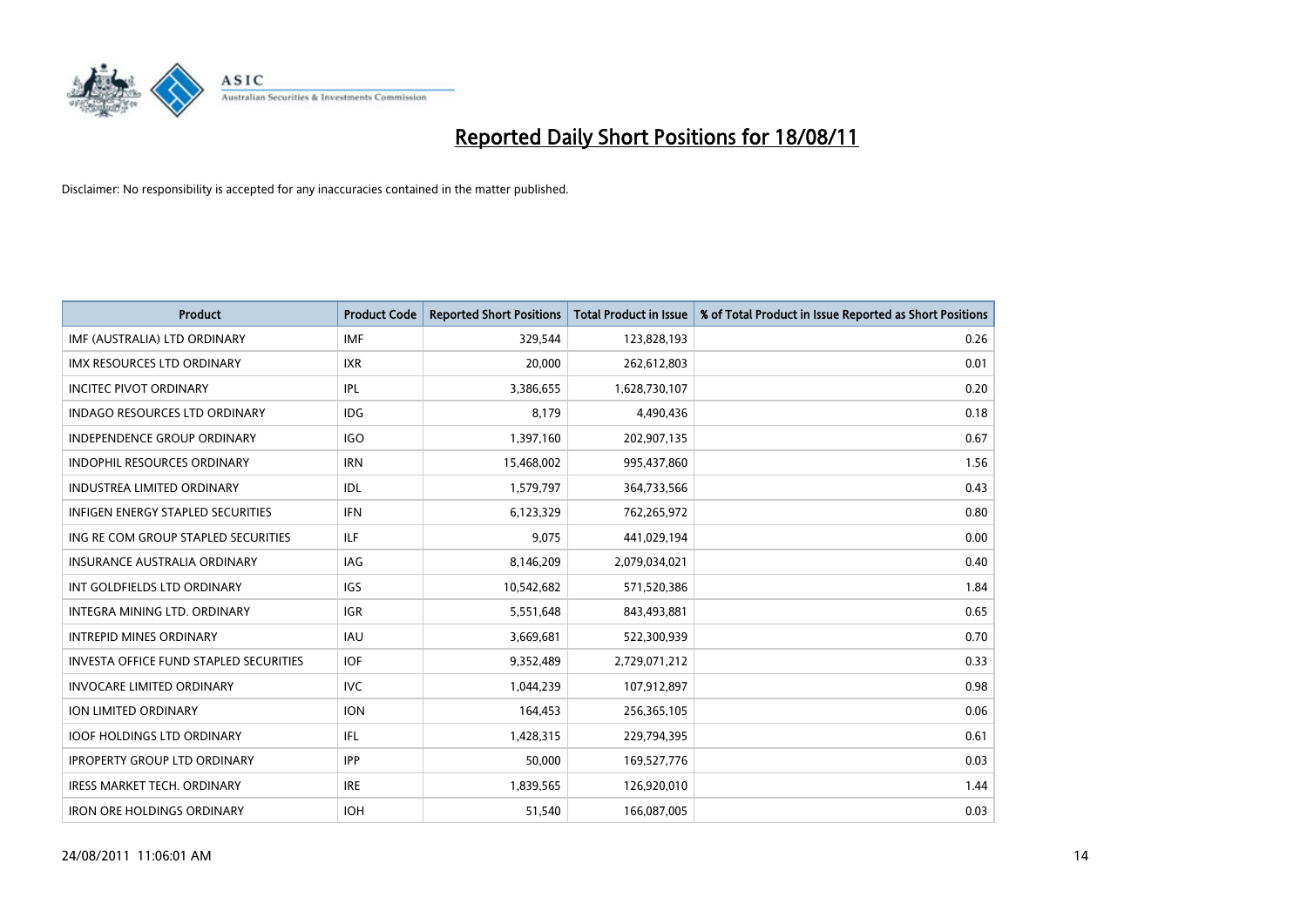

| <b>Product</b>                            | <b>Product Code</b> | <b>Reported Short Positions</b> | <b>Total Product in Issue</b> | % of Total Product in Issue Reported as Short Positions |
|-------------------------------------------|---------------------|---------------------------------|-------------------------------|---------------------------------------------------------|
| ISHARES MSCI AUS 200 ISHARES MSCI AUS 200 | IOZ                 | 64,930                          | 2,400,836                     | 2.70                                                    |
| ISHARES MSCI EM MKTS CDI 1:1              | IEM                 | 18,083                          | 425,700,000                   | 0.00                                                    |
| ISHARES S&P 500 CDI 1:1                   | <b>IVV</b>          | 16.641                          | 116,350,000                   | 0.01                                                    |
| ISHARES S&P HIGH DIV ISHARES S&P HIGH DIV | <b>IHD</b>          | 21,402                          | 2,300,931                     | 0.93                                                    |
| ISHARES SMALL ORDS ISHARES SMALL ORDS     | <b>ISO</b>          | 130,878                         | 3,901,916                     | 3.35                                                    |
| <b>IVANHOE AUSTRALIA ORDINARY</b>         | <b>IVA</b>          | 120,663                         | 418,709,553                   | 0.02                                                    |
| JAMES HARDIE INDUST CHESS DEPOSITARY INT  | <b>IHX</b>          | 27,035,871                      | 437,311,611                   | 6.16                                                    |
| <b>JAMESON RESOURCES ORDINARY</b>         | <b>JAL</b>          | 1,600,000                       | 95,828,865                    | 1.67                                                    |
| <b>JB HI-FI LIMITED ORDINARY</b>          | <b>IBH</b>          | 20,519,310                      | 98,564,097                    | 20.82                                                   |
| <b>KAGARA LTD ORDINARY</b>                | KZL                 | 10,066,607                      | 717,943,836                   | 1.39                                                    |
| KANGAROO RES LTD ORDINARY                 | <b>KRL</b>          | 550,000                         | 3,434,430,012                 | 0.02                                                    |
| KAROON GAS AUSTRALIA ORDINARY             | <b>KAR</b>          | 1,623,200                       | 221,420,769                   | 0.72                                                    |
| KASBAH RESOURCES ORDINARY                 | <b>KAS</b>          | 2,500                           | 364,262,596                   | 0.00                                                    |
| KATHMANDU HOLD LTD ORDINARY               | <b>KMD</b>          | 996,684                         | 200,000,000                   | 0.50                                                    |
| <b>KEYBRIDGE CAPITAL ORDINARY</b>         | <b>KBC</b>          | 77,999                          | 172,070,564                   | 0.05                                                    |
| KIMBERLEY METALS LTD ORDINARY             | <b>KBL</b>          | 2,576                           | 164,452,978                   | 0.00                                                    |
| KINGSGATE CONSOLID. ORDINARY              | <b>KCN</b>          | 3,193,385                       | 135,338,157                   | 2.35                                                    |
| KINGSROSE MINING LTD ORDINARY             | <b>KRM</b>          | 244,403                         | 266,088,064                   | 0.08                                                    |
| LEIGHTON HOLDINGS ORDINARY                | LEI                 | 9,068,986                       | 336,515,596                   | 2.69                                                    |
| LEND LEASE GROUP UNIT/ORD STAPLED         | LLC                 | 2,681,405                       | 570,915,669                   | 0.47                                                    |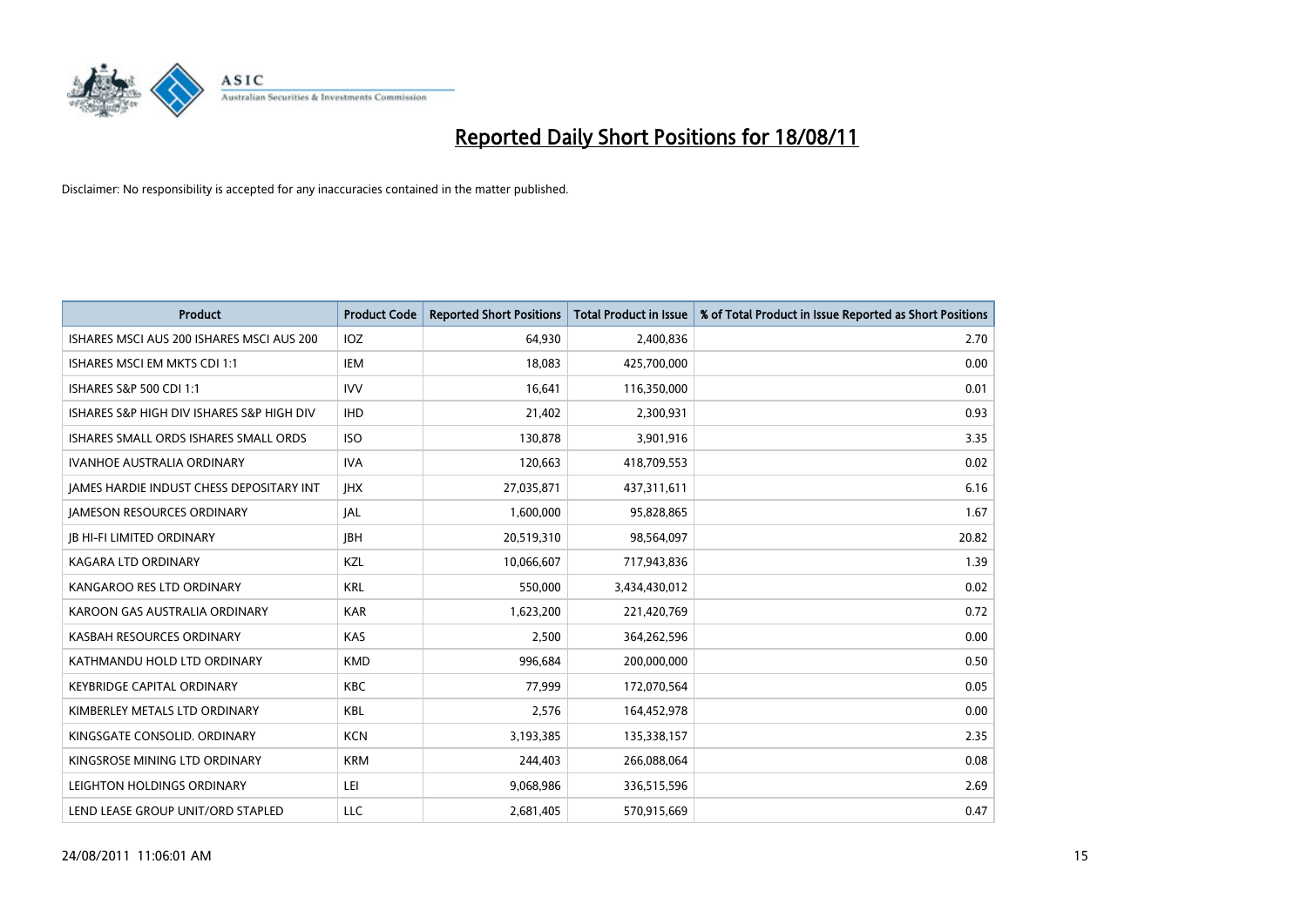

| <b>Product</b>                        | <b>Product Code</b> | <b>Reported Short Positions</b> | Total Product in Issue | % of Total Product in Issue Reported as Short Positions |
|---------------------------------------|---------------------|---------------------------------|------------------------|---------------------------------------------------------|
| LINC ENERGY LTD ORDINARY              | <b>LNC</b>          | 6,493,004                       | 503,418,900            | 1.29                                                    |
| LIQUEFIED NATURAL ORDINARY            | LNG                 | 370,140                         | 267,699,015            | 0.14                                                    |
| LUDOWICI LIMITED ORDINARY             | LDW                 | 6,496                           | 29,353,354             | 0.02                                                    |
| LYNAS CORPORATION ORDINARY            | <b>LYC</b>          | 62,047,594                      | 1,713,846,913          | 3.62                                                    |
| M2 TELECOMMUNICATION ORDINARY         | <b>MTU</b>          | 103,473                         | 123,731,285            | 0.08                                                    |
| MACARTHUR COAL ORDINARY               | <b>MCC</b>          | 1,059,237                       | 302,092,343            | 0.35                                                    |
| <b>MACMAHON HOLDINGS ORDINARY</b>     | <b>MAH</b>          | 6,381,079                       | 733,711,705            | 0.85                                                    |
| MACO ATLAS ROADS GRP ORDINARY STAPLED | <b>MOA</b>          | 6,890,138                       | 452,345,907            | 1.51                                                    |
| MACQUARIE GROUP LTD ORDINARY          | <b>MOG</b>          | 4,954,891                       | 348,283,033            | 1.39                                                    |
| MAP GROUP STAPLED US PROHIBIT.        | <b>MAP</b>          | 4,766,219                       | 1,861,210,782          | 0.25                                                    |
| <b>MATRIX C &amp; E LTD ORDINARY</b>  | <b>MCE</b>          | 174,553                         | 77,081,507             | 0.21                                                    |
| MCMILLAN SHAKESPEARE ORDINARY         | <b>MMS</b>          | 94,039                          | 68,081,810             | 0.13                                                    |
| MCPHERSON'S LTD ORDINARY              | <b>MCP</b>          | 235,339                         | 72,401,758             | 0.32                                                    |
| MEDUSA MINING LTD ORDINARY            | <b>MML</b>          | 1,536,754                       | 188,233,911            | 0.81                                                    |
| MELBOURNE IT LIMITED ORDINARY         | <b>MLB</b>          | 175,384                         | 80,662,621             | 0.22                                                    |
| MEO AUSTRALIA LTD ORDINARY            | <b>MEO</b>          | 858,039                         | 539,913,260            | 0.15                                                    |
| MERMAID MARINE ORDINARY               | <b>MRM</b>          | 1,815,417                       | 215,477,852            | 0.83                                                    |
| MESOBLAST LIMITED ORDINARY            | <b>MSB</b>          | 3,187,051                       | 280,425,258            | 1.14                                                    |
| METALS X LIMITED ORDINARY             | <b>MLX</b>          | 326,940                         | 1,358,424,065          | 0.03                                                    |
| METCASH LIMITED ORDINARY              | <b>MTS</b>          | 28,277,932                      | 769,165,596            | 3.65                                                    |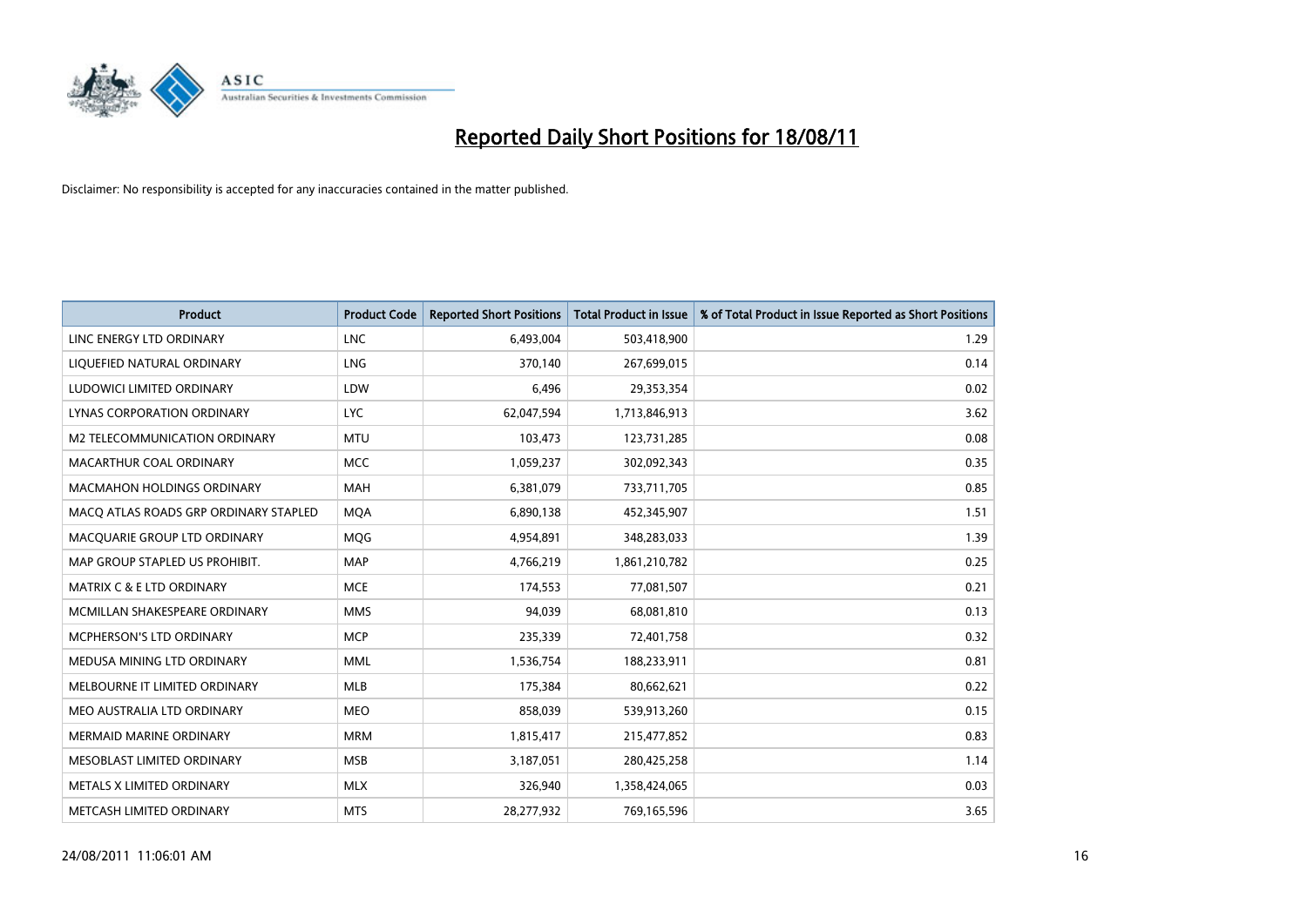

| <b>Product</b>                    | <b>Product Code</b> | <b>Reported Short Positions</b> | Total Product in Issue | % of Total Product in Issue Reported as Short Positions |
|-----------------------------------|---------------------|---------------------------------|------------------------|---------------------------------------------------------|
| METGASCO LIMITED ORDINARY         | <b>MEL</b>          | 235,435                         | 334,937,022            | 0.07                                                    |
| METMINCO LIMITED ORDINARY         | <b>MNC</b>          | 1,854,449                       | 1,462,616,146          | 0.13                                                    |
| METROCOAL LIMITED ORDINARY        | <b>MTE</b>          | 300,000                         | 98,773,663             | 0.30                                                    |
| MHM METALS LIMITED ORDINARY       | <b>MHM</b>          | 68,601                          | 102,252,570            | 0.07                                                    |
| MICLYN EXP OFFSHR ORDINARY        | <b>MIO</b>          | 295,438                         | 274,618,684            | 0.10                                                    |
| MINARA RESOURCES ORDINARY         | <b>MRE</b>          | 17,939,840                      | 1,169,424,487          | 1.54                                                    |
| MINCOR RESOURCES NL ORDINARY      | <b>MCR</b>          | 1,864,939                       | 200,608,804            | 0.93                                                    |
| MINEMAKERS LIMITED ORDINARY       | <b>MAK</b>          | 44,227                          | 227,003,950            | 0.02                                                    |
| MINERAL DEPOSITS ORDINARY         | <b>MDL</b>          | 249,285                         | 83,538,786             | 0.30                                                    |
| MINERAL RESOURCES, ORDINARY       | <b>MIN</b>          | 756,904                         | 183,773,017            | 0.42                                                    |
| MIRABELA NICKEL LTD ORDINARY      | <b>MBN</b>          | 12,194,045                      | 491,781,237            | 2.47                                                    |
| MIRVAC GROUP STAPLED SECURITIES   | <b>MGR</b>          | 38,298,216                      | 3,416,924,188          | 1.12                                                    |
| <b>MOLOPO ENERGY LTD ORDINARY</b> | <b>MPO</b>          | 1,528,232                       | 245,579,810            | 0.62                                                    |
| MONADELPHOUS GROUP ORDINARY       | <b>MND</b>          | 700,525                         | 87,576,827             | 0.79                                                    |
| MORTGAGE CHOICE LTD ORDINARY      | <b>MOC</b>          | 380                             | 119,948,255            | 0.00                                                    |
| <b>MOUNT GIBSON IRON ORDINARY</b> | MGX                 | 13,895,729                      | 1,082,570,693          | 1.28                                                    |
| MSF SUGAR LIMITED ORDINARY        | <b>MSF</b>          | 9,900                           | 69,165,378             | 0.01                                                    |
| MULTIPLEX SITES SITES             | <b>MXUPA</b>        | 23                              | 4,500,000              | 0.00                                                    |
| MURCHISON METALS LTD ORDINARY     | <b>MMX</b>          | 13,662,539                      | 437,354,555            | 3.12                                                    |
| <b>MYER HOLDINGS LTD ORDINARY</b> | <b>MYR</b>          | 42,896,113                      | 583,147,884            | 7.33                                                    |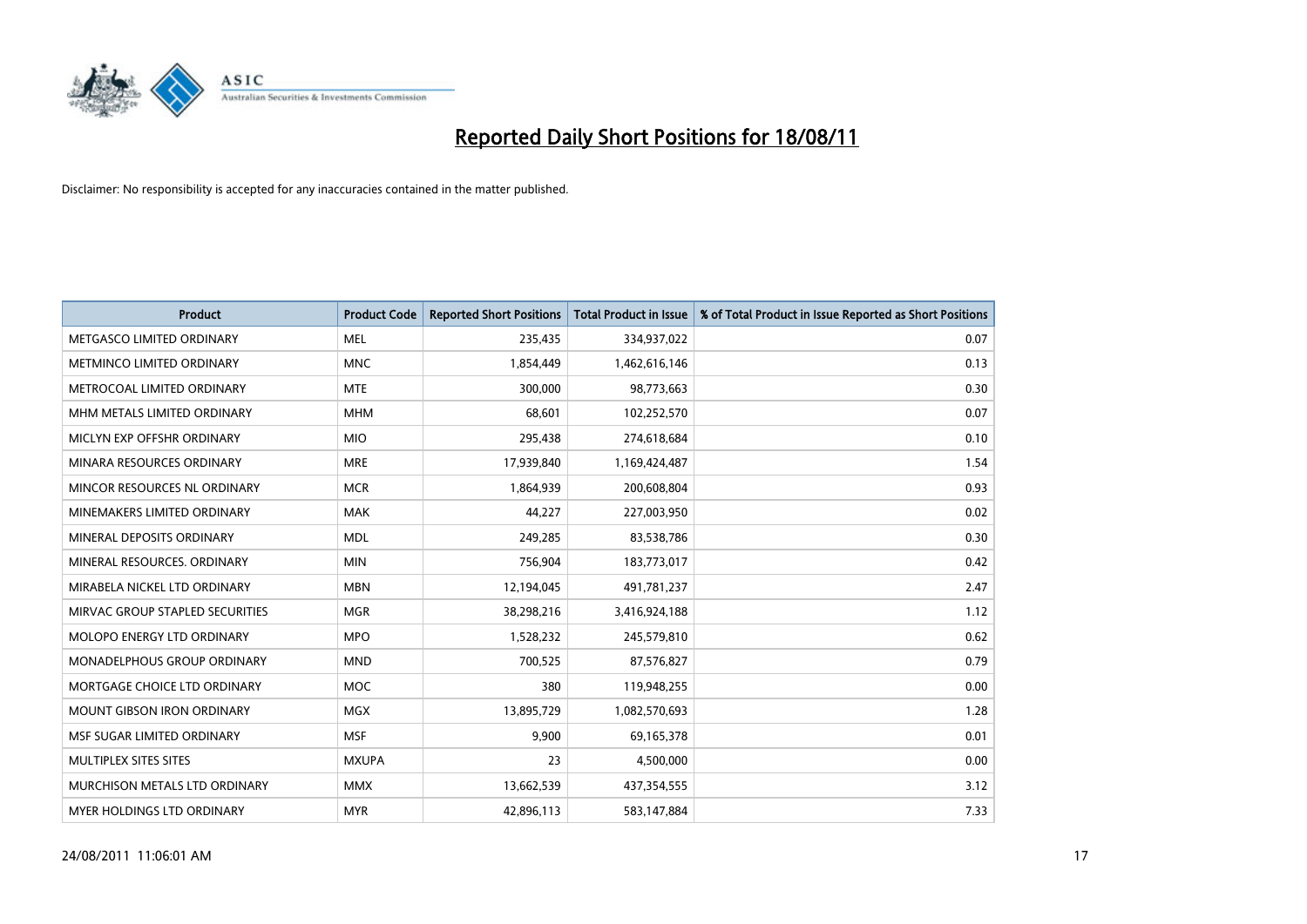

| <b>Product</b>                  | <b>Product Code</b> | <b>Reported Short Positions</b> | <b>Total Product in Issue</b> | % of Total Product in Issue Reported as Short Positions |
|---------------------------------|---------------------|---------------------------------|-------------------------------|---------------------------------------------------------|
| <b>MYSTATE LIMITED ORDINARY</b> | <b>MYS</b>          | 1,400                           | 67,439,158                    | 0.00                                                    |
| NATIONAL AUST. BANK ORDINARY    | <b>NAB</b>          | 18,504,219                      | 2,201,147,145                 | 0.81                                                    |
| NATURAL FUEL LIMITED ORDINARY   | <b>NFL</b>          |                                 | 1,121,912                     | 0.00                                                    |
| NAVIGATOR RESOURCES ORDINARY    | <b>NAV</b>          | 500                             | 465,796,753                   | 0.00                                                    |
| NAVITAS LIMITED ORDINARY        | <b>NVT</b>          | 3,106,435                       | 375,230,115                   | 0.79                                                    |
| NEPTUNE MARINE ORDINARY         | <b>NMS</b>          | 182,253                         | 1,748,545,632                 | 0.01                                                    |
| NEW HOPE CORPORATION ORDINARY   | <b>NHC</b>          | 383,698                         | 830,230,549                   | 0.04                                                    |
| NEWCREST MINING ORDINARY        | <b>NCM</b>          | 3,291,842                       | 765,000,000                   | 0.41                                                    |
| NEWS CORP A NON-VOTING CDI      | <b>NWSLV</b>        | 3,714,016                       | 1,829,971,892                 | 0.21                                                    |
| NEWS CORP B VOTING CDI          | <b>NWS</b>          | 5,611,674                       | 798,520,953                   | 0.68                                                    |
| NEXBIS LIMITED ORDINARY         | <b>NBS</b>          | 163,733                         | 798,356,704                   | 0.02                                                    |
| NEXTDC LIMITED ORDINARY         | <b>NXT</b>          | 54,285                          | 112,104,986                   | 0.05                                                    |
| NEXUS ENERGY LIMITED ORDINARY   | <b>NXS</b>          | 15,218,296                      | 1,326,697,820                 | 1.14                                                    |
| NIB HOLDINGS LIMITED ORDINARY   | <b>NHF</b>          | 226,427                         | 466,733,110                   | 0.05                                                    |
| NICK SCALI LIMITED ORDINARY     | <b>NCK</b>          | 40,846                          | 81,000,000                    | 0.05                                                    |
| NIDO PETROLEUM ORDINARY         | <b>NDO</b>          | 1,708,012                       | 1,389,163,151                 | 0.12                                                    |
| NKWE PLATINUM 10C US COMMON     | <b>NKP</b>          | 104,340                         | 559,651,184                   | 0.02                                                    |
| NOBLE MINERAL RES ORDINARY      | <b>NMG</b>          | 590,714                         | 460,296,067                   | 0.14                                                    |
| NORTHERN CREST ORDINARY         | <b>NOC</b>          | 24,345                          | 133,484,723                   | 0.02                                                    |
| NORTHERN IRON LTD ORDINARY      | <b>NFE</b>          | 763,247                         | 336,084,863                   | 0.23                                                    |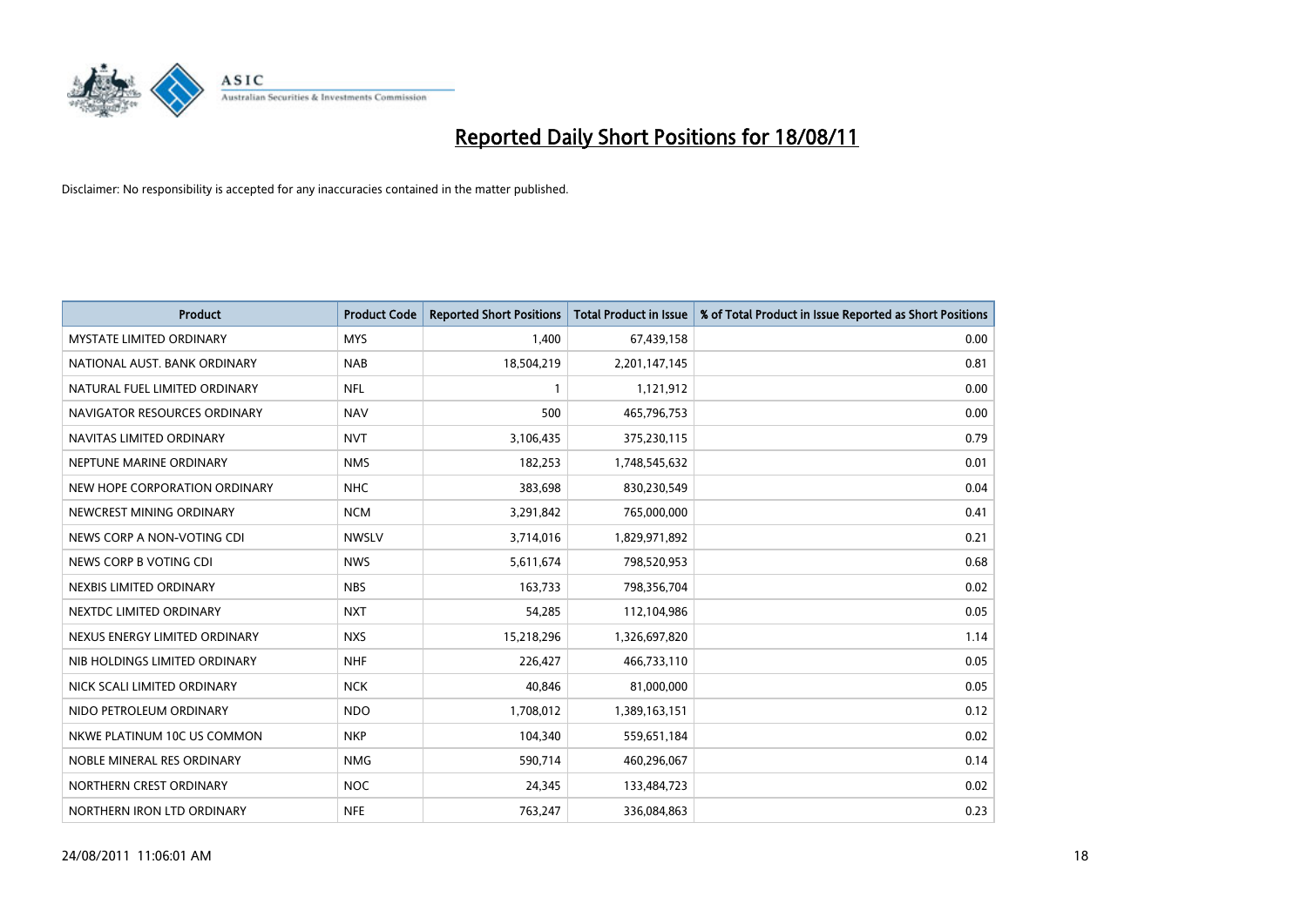

| <b>Product</b>                        | <b>Product Code</b> | <b>Reported Short Positions</b> | <b>Total Product in Issue</b> | % of Total Product in Issue Reported as Short Positions |
|---------------------------------------|---------------------|---------------------------------|-------------------------------|---------------------------------------------------------|
| NRW HOLDINGS LIMITED ORDINARY         | <b>NWH</b>          | 858,737                         | 278,888,011                   | 0.30                                                    |
| NUCOAL RESOURCES NL ORDINARY          | <b>NCR</b>          | 125,936                         | 437,193,340                   | 0.03                                                    |
| NUFARM LIMITED ORDINARY               | <b>NUF</b>          | 4,463,706                       | 261,833,005                   | 1.72                                                    |
| NYOTA MINERALS LTD ORDINARY           | <b>NYO</b>          | 490,000                         | 478,073,263                   | 0.10                                                    |
| OAKTON LIMITED ORDINARY               | <b>OKN</b>          | 640,591                         | 93,800,235                    | 0.68                                                    |
| OCEANAGOLD CORP. CHESS DEPOSITARY INT | <b>OGC</b>          | 211,516                         | 262,600,385                   | 0.07                                                    |
| OCEANIA CAPITAL LTD ORDINARY          | <b>OCP</b>          | 2,500                           | 91,921,295                    | 0.00                                                    |
| OIL SEARCH LTD ORDINARY               | OSH                 | 9,695,206                       | 1,320,648,378                 | 0.73                                                    |
| OM HOLDINGS LIMITED ORDINARY          | <b>OMH</b>          | 9,584,609                       | 504,105,150                   | 1.90                                                    |
| <b>ONESTEEL LIMITED ORDINARY</b>      | OST                 | 17,576,372                      | 1,338,106,652                 | 1.31                                                    |
| ORICA LIMITED ORDINARY                | ORI                 | 2,411,152                       | 363,966,570                   | 0.65                                                    |
| ORIGIN ENERGY ORDINARY                | <b>ORG</b>          | 3,870,416                       | 1,064,641,259                 | 0.36                                                    |
| OROCOBRE LIMITED ORDINARY             | <b>ORE</b>          | 203,445                         | 103,195,029                   | 0.20                                                    |
| OROTONGROUP LIMITED ORDINARY          | ORL                 | 115,935                         | 40,880,902                    | 0.28                                                    |
| OTTO ENERGY LIMITED ORDINARY          | <b>OEL</b>          | 109,204                         | 1,138,290,071                 | 0.01                                                    |
| OZ MINERALS ORDINARY                  | OZL                 | 6,838,206                       | 323,877,514                   | 2.10                                                    |
| PACIFIC BRANDS ORDINARY               | PBG                 | 13,877,166                      | 931,386,248                   | 1.50                                                    |
| PALADIN ENERGY LTD ORDINARY           | <b>PDN</b>          | 17,538,356                      | 777,698,217                   | 2.27                                                    |
| PANAUST LIMITED ORDINARY              | <b>PNA</b>          | 10,313,557                      | 593,867,443                   | 1.73                                                    |
| PANORAMIC RESOURCES ORDINARY          | PAN                 | 1,997,725                       | 207,050,710                   | 0.97                                                    |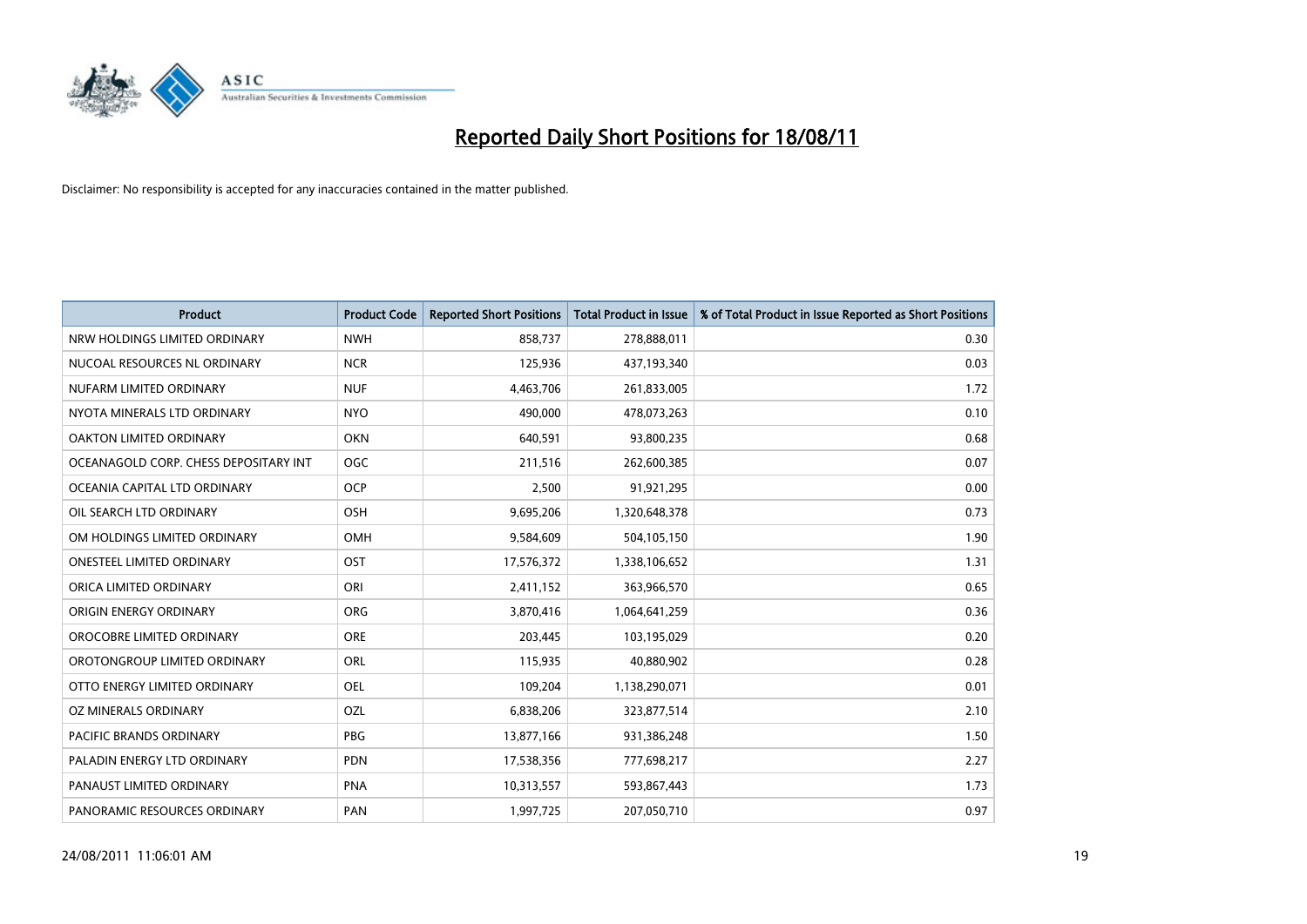

| <b>Product</b>                | <b>Product Code</b> | <b>Reported Short Positions</b> | <b>Total Product in Issue</b> | % of Total Product in Issue Reported as Short Positions |
|-------------------------------|---------------------|---------------------------------|-------------------------------|---------------------------------------------------------|
| PAPERLINX LIMITED ORDINARY    | <b>PPX</b>          | 4,497,273                       | 603,580,761                   | 0.76                                                    |
| PAPILLON RES LTD ORDINARY     | <b>PIR</b>          | 32,700                          | 204,256,658                   | 0.02                                                    |
| PATTIES FOODS LTD ORDINARY    | PFL                 |                                 | 138,989,223                   | 0.00                                                    |
| PEAK RESOURCES ORDINARY       | <b>PEK</b>          | 102,336                         | 155,979,643                   | 0.07                                                    |
| PEET LIMITED ORDINARY         | <b>PPC</b>          | 92,841                          | 318,038,544                   | 0.02                                                    |
| PENINSULA ENERGY LTD ORDINARY | <b>PEN</b>          | 5,000                           | 2,124,099,941                 | 0.00                                                    |
| PERILYA LIMITED ORDINARY      | PEM                 | 318,640                         | 526,075,563                   | 0.06                                                    |
| PERPETUAL LIMITED ORDINARY    | PPT                 | 2,906,596                       | 44,671,129                    | 6.50                                                    |
| PERSEUS MINING LTD ORDINARY   | PRU                 | 3,399,020                       | 425,667,088                   | 0.79                                                    |
| PETSEC ENERGY ORDINARY        | <b>PSA</b>          | 223,332                         | 231,283,622                   | 0.10                                                    |
| PHARMAXIS LTD ORDINARY        | <b>PXS</b>          | 1,927,728                       | 228,390,309                   | 0.84                                                    |
| PHOTON GROUP LTD ORDINARY     | PGA                 | 250,510                         | 1,540,886,866                 | 0.02                                                    |
| PLATINUM ASSET ORDINARY       | <b>PTM</b>          | 7,670,808                       | 561,347,878                   | 1.39                                                    |
| PLATINUM AUSTRALIA ORDINARY   | PLA                 | 4,999,690                       | 392,430,039                   | 1.27                                                    |
| PLATINUM CAPITAL LTD ORDINARY | <b>PMC</b>          |                                 | 164,959,410                   | 0.00                                                    |
| <b>PMP LIMITED ORDINARY</b>   | PMP                 | 58,923                          | 329,879,212                   | 0.01                                                    |
| PORT BOUVARD LIMITED ORDINARY | PBD                 | 6,754                           | 593,868,295                   | 0.00                                                    |
| PRANA BIOTECHNOLOGY ORDINARY  | PBT                 | 299,040                         | 275,286,783                   | 0.11                                                    |
| PREMIER INVESTMENTS ORDINARY  | <b>PMV</b>          | 247,627                         | 155,062,831                   | 0.16                                                    |
| PRIMA BIOMED LTD ORDINARY     | <b>PRR</b>          | 9,378                           | 1,003,270,722                 | 0.00                                                    |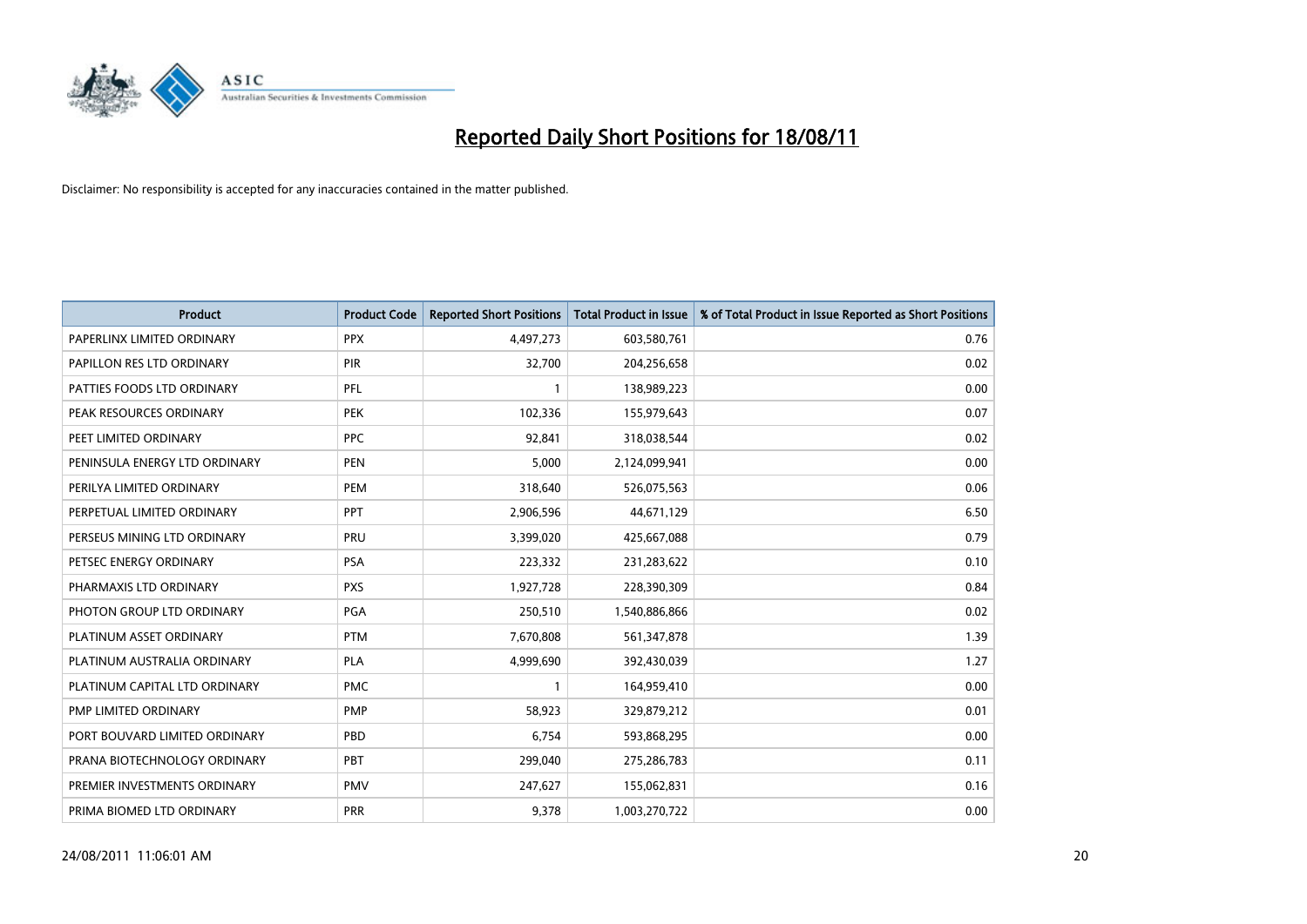

| <b>Product</b>                  | <b>Product Code</b> | <b>Reported Short Positions</b> | <b>Total Product in Issue</b> | % of Total Product in Issue Reported as Short Positions |
|---------------------------------|---------------------|---------------------------------|-------------------------------|---------------------------------------------------------|
| PRIMARY HEALTH CARE ORDINARY    | PRY                 | 9,431,310                       | 497,469,803                   | 1.89                                                    |
| PRIME MEDIA GRP LTD ORDINARY    | PRT                 | 35,393                          | 366,330,303                   | 0.01                                                    |
| PRIMEAG AUSTRALIA ORDINARY      | PAG                 | 630,904                         | 223,375,665                   | 0.28                                                    |
| PROGEN PHARMACEUTIC ORDINARY    | PGL                 | 151,596                         | 24,709,097                    | 0.61                                                    |
| PROGRAMMED ORDINARY             | <b>PRG</b>          | 726,820                         | 118,169,908                   | 0.61                                                    |
| <b>PSIVIDA CORP CDI 1:1</b>     | <b>PVA</b>          | 6,878                           | 8,767,048                     | 0.08                                                    |
| <b>QANTAS AIRWAYS ORDINARY</b>  | QAN                 | 30,082,720                      | 2,265,123,620                 | 1.32                                                    |
| OBE INSURANCE GROUP ORDINARY    | <b>QBE</b>          | 16,171,918                      | 1,092,654,587                 | 1.48                                                    |
| OR NATIONAL LIMITED ORDINARY    | <b>ORN</b>          | 25,822,725                      | 2,440,000,000                 | 1.04                                                    |
| RAMELIUS RESOURCES ORDINARY     | <b>RMS</b>          | 234,650                         | 291,767,215                   | 0.07                                                    |
| RAMSAY HEALTH CARE ORDINARY     | <b>RHC</b>          | 1,437,288                       | 202,081,252                   | 0.72                                                    |
| <b>RCR TOMLINSON ORDINARY</b>   | <b>RCR</b>          | 74,124                          | 132,010,172                   | 0.06                                                    |
| <b>REA GROUP ORDINARY</b>       | <b>REA</b>          | 104,651                         | 130,401,680                   | 0.08                                                    |
| <b>RECKON LIMITED ORDINARY</b>  | <b>RKN</b>          | 9,999                           | 133,384,060                   | 0.01                                                    |
| <b>RED FORK ENERGY ORDINARY</b> | <b>RFE</b>          | 17,854                          | 269,769,853                   | 0.00                                                    |
| REDBANK ENERGY LTD ORDINARY     | <b>AEI</b>          | 19                              | 786,287                       | 0.00                                                    |
| REDFLEX HOLDINGS ORDINARY       | <b>RDF</b>          | 10                              | 110,345,599                   | 0.00                                                    |
| REED RESOURCES LTD ORDINARY     | <b>RDR</b>          | 430,410                         | 264,742,501                   | 0.16                                                    |
| <b>REGIS RESOURCES ORDINARY</b> | <b>RRL</b>          | 2,095,260                       | 432,523,680                   | 0.47                                                    |
| RESMED INC CDI 10:1             | <b>RMD</b>          | 10,441,247                      | 1,545,678,330                 | 0.66                                                    |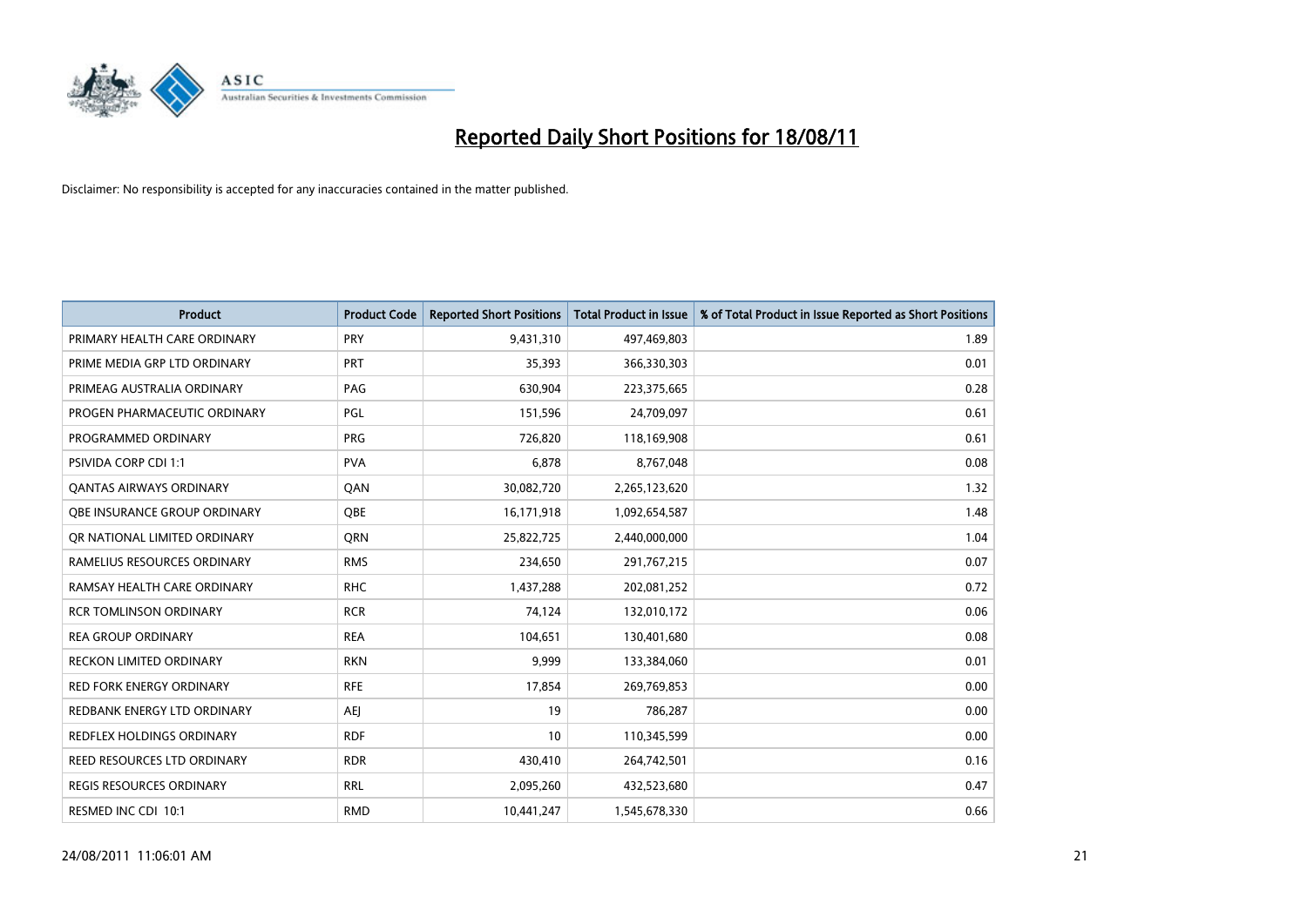

| <b>Product</b>                      | <b>Product Code</b> | <b>Reported Short Positions</b> | <b>Total Product in Issue</b> | % of Total Product in Issue Reported as Short Positions |
|-------------------------------------|---------------------|---------------------------------|-------------------------------|---------------------------------------------------------|
| <b>RESOLUTE MINING ORDINARY</b>     | <b>RSG</b>          | 5,640,358                       | 467,758,990                   | 1.22                                                    |
| <b>RESOURCE GENERATION ORDINARY</b> | <b>RES</b>          | 352,184                         | 262,895,652                   | 0.14                                                    |
| REVERSE CORP LIMITED ORDINARY       | <b>REF</b>          | 25,141                          | 92,382,175                    | 0.03                                                    |
| REX MINERALS LIMITED ORDINARY       | <b>RXM</b>          | 1,095,564                       | 153,635,519                   | 0.71                                                    |
| <b>RHG LIMITED ORDINARY</b>         | <b>RHG</b>          | 534,804                         | 318,092,978                   | 0.17                                                    |
| RIALTO ENERGY ORDINARY              | <b>RIA</b>          | 296,775                         | 375,006,264                   | 0.08                                                    |
| <b>RIDLEY CORPORATION ORDINARY</b>  | <b>RIC</b>          | 809,655                         | 307,817,071                   | 0.26                                                    |
| RIO TINTO LIMITED ORDINARY          | <b>RIO</b>          | 15,254,460                      | 435,758,720                   | 3.51                                                    |
| <b>RIVERCITY MOTORWAY STAPLED</b>   | <b>RCY</b>          | 132,000                         | 957,010,115                   | 0.01                                                    |
| ROBUST RESOURCES ORDINARY           | <b>ROL</b>          | 1,141,157                       | 84,944,097                    | 1.35                                                    |
| ROC OIL COMPANY ORDINARY            | <b>ROC</b>          | 1,497,927                       | 713,254,560                   | 0.21                                                    |
| ROYAL WOLF HOLDINGS ORDINARY        | <b>RWH</b>          | 26,562                          | 100,387,052                   | 0.03                                                    |
| SAI GLOBAL LIMITED ORDINARY         | SAI                 | 627,599                         | 199,570,046                   | 0.32                                                    |
| SALMAT LIMITED ORDINARY             | <b>SLM</b>          | 877,181                         | 159,784,049                   | 0.55                                                    |
| SAMSON OIL & GAS LTD ORDINARY       | SSN                 | 222,760                         | 1,745,657,337                 | 0.01                                                    |
| SANDFIRE RESOURCES ORDINARY         | <b>SFR</b>          | 1,901,871                       | 149,744,969                   | 1.26                                                    |
| <b>SANTOS LTD ORDINARY</b>          | <b>STO</b>          | 11,265,138                      | 877,955,815                   | 1.26                                                    |
| SARACEN MINERAL ORDINARY            | <b>SAR</b>          | 871,782                         | 492,251,415                   | 0.17                                                    |
| SEDGMAN LIMITED ORDINARY            | <b>SDM</b>          | 512,359                         | 209,752,689                   | 0.24                                                    |
| <b>SEEK LIMITED ORDINARY</b>        | <b>SEK</b>          | 15,180,121                      | 337,065,707                   | 4.49                                                    |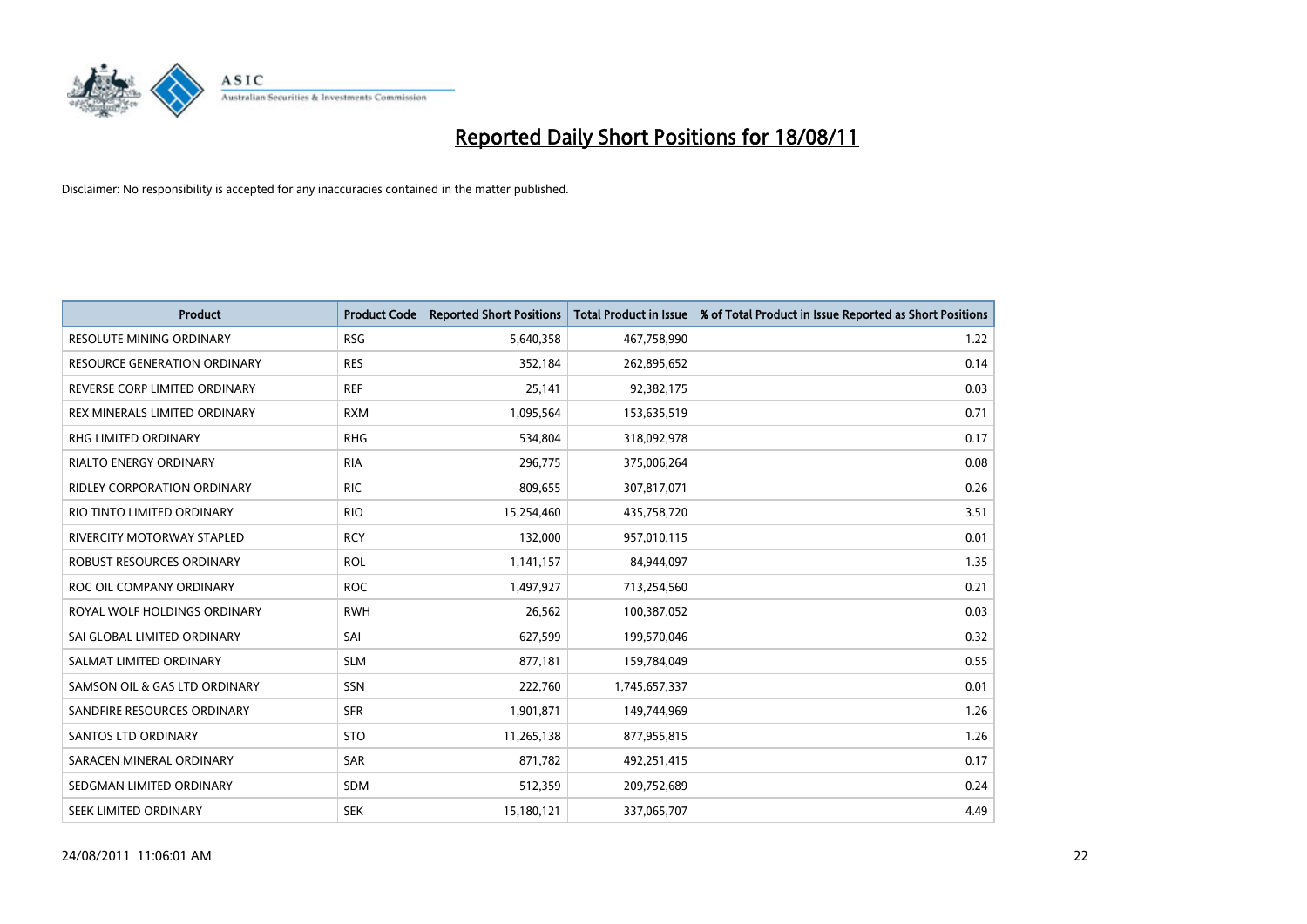

| <b>Product</b>                           | <b>Product Code</b> | <b>Reported Short Positions</b> | <b>Total Product in Issue</b> | % of Total Product in Issue Reported as Short Positions |
|------------------------------------------|---------------------|---------------------------------|-------------------------------|---------------------------------------------------------|
| SELECT HARVESTS ORDINARY                 | SHV                 | 440,284                         | 56,226,960                    | 0.78                                                    |
| SENETAS CORPORATION ORDINARY             | <b>SEN</b>          | 756,999                         | 463,105,195                   | 0.16                                                    |
| SERVCORP LIMITED ORDINARY                | SRV                 | 82,227                          | 98,440,807                    | 0.08                                                    |
| SERVICE STREAM ORDINARY                  | <b>SSM</b>          | 916,078                         | 283,418,867                   | 0.32                                                    |
| SEVEN GROUP HOLDINGS ORDINARY            | <b>SVW</b>          | 1,271,656                       | 306,410,281                   | 0.40                                                    |
| SEVEN WEST MEDIA LTD ORDINARY            | <b>SWM</b>          | 3,804,716                       | 610,327,899                   | 0.62                                                    |
| SIGMA PHARMACEUTICAL ORDINARY            | <b>SIP</b>          | 15,680,641                      | 1,178,626,572                 | 1.31                                                    |
| SILEX SYSTEMS ORDINARY                   | <b>SLX</b>          | 309,811                         | 170,133,997                   | 0.18                                                    |
| SILVER LAKE RESOURCE ORDINARY            | <b>SLR</b>          | 351,378                         | 178,882,838                   | 0.19                                                    |
| SIMS METAL MGMT LTD ORDINARY             | SGM                 | 3,130,953                       | 205,408,830                   | 1.53                                                    |
| SINGAPORE TELECOMM. CHESS DEPOSITARY INT | SGT                 | 5,666,239                       | 185,441,814                   | 3.05                                                    |
| SIRIUS RESOURCES NL ORDINARY             | <b>SIR</b>          | 82,500                          | 137,134,586                   | 0.06                                                    |
| SKILLED GROUP LTD ORDINARY               | <b>SKE</b>          | 34,094                          | 233, 243, 776                 | 0.01                                                    |
| SKY CITY ENTERTAIN, ORDINARY             | <b>SKC</b>          | 146,856                         | 576,958,340                   | 0.03                                                    |
| <b>SKY NETWORK ORDINARY</b>              | <b>SKT</b>          | 19,000                          | 389,139,785                   | 0.00                                                    |
| SMS MANAGEMENT. ORDINARY                 | <b>SMX</b>          | 181,500                         | 68,290,180                    | 0.25                                                    |
| SONIC HEALTHCARE ORDINARY                | <b>SHL</b>          | 5,977,067                       | 388,429,875                   | 1.52                                                    |
| SOUL PATTINSON (W.H) ORDINARY            | SOL                 | 25,905                          | 238,640,580                   | 0.01                                                    |
| SOUTH BOULDER MINES ORDINARY             | <b>STB</b>          | 10,555                          | 87,115,688                    | 0.02                                                    |
| SP AUSNET STAPLED SECURITIES             | <b>SPN</b>          | 2,871,802                       | 2,850,932,204                 | 0.09                                                    |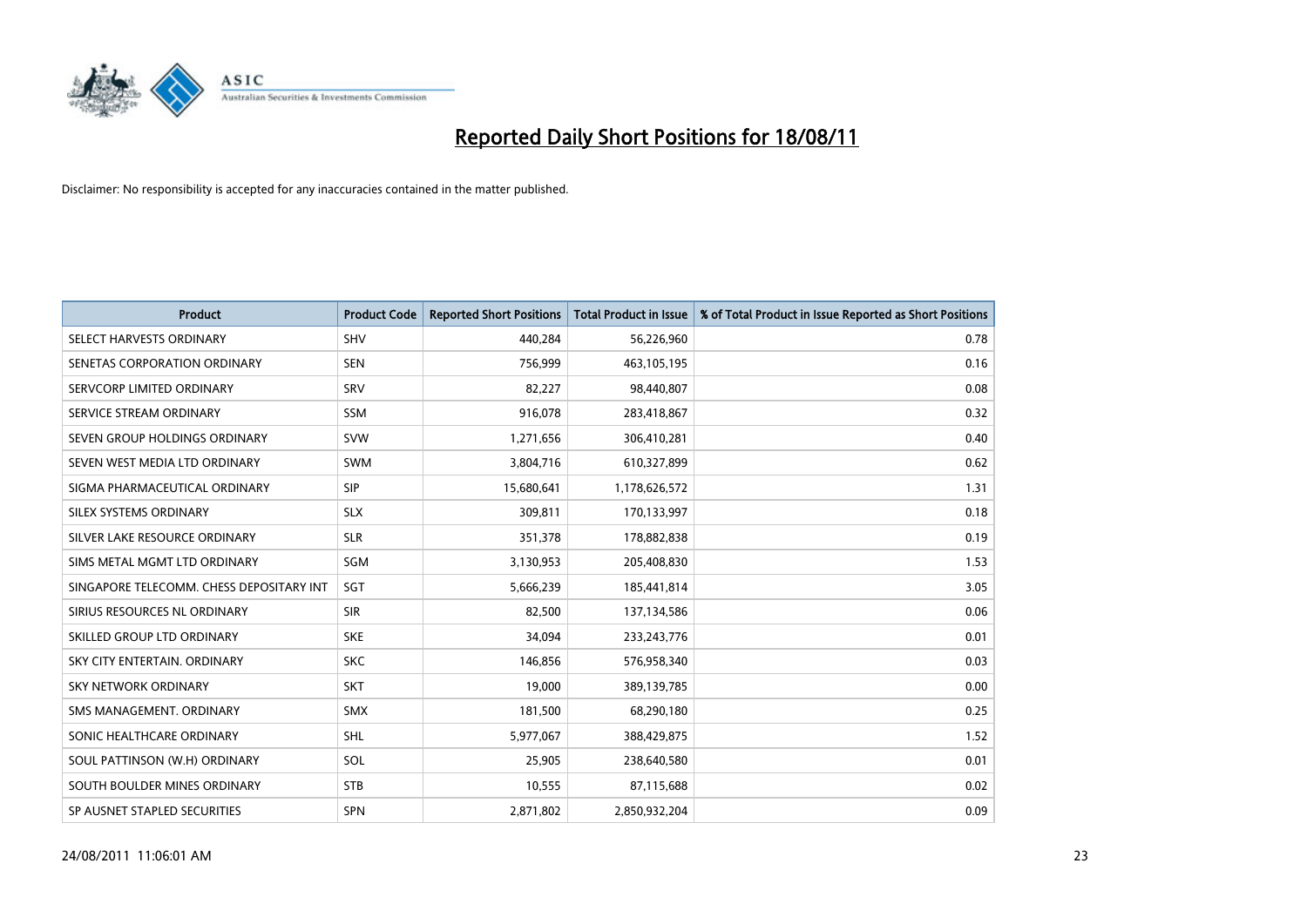

| <b>Product</b>                           | <b>Product Code</b> | <b>Reported Short Positions</b> | <b>Total Product in Issue</b> | % of Total Product in Issue Reported as Short Positions |
|------------------------------------------|---------------------|---------------------------------|-------------------------------|---------------------------------------------------------|
| SPARK INFRASTRUCTURE STAPLED NOTE & UNIT | SKI                 | 15,622,807                      | 1,326,734,264                 | 1.16                                                    |
| SPDR 200 FUND ETF UNITS                  | <b>STW</b>          | 8                               | 52,178,556                    | 0.00                                                    |
| SPECIALTY FASHION ORDINARY               | <b>SFH</b>          | 640,812                         | 191,786,121                   | 0.34                                                    |
| SPOTLESS GROUP LTD ORDINARY              | <b>SPT</b>          | 1,467,414                       | 262,766,725                   | 0.54                                                    |
| ST BARBARA LIMITED ORDINARY              | SBM                 | 6,624,945                       | 325,615,389                   | 2.01                                                    |
| STAGING CONNECTIONS ORDINARY             | <b>STG</b>          | 2,917,189                       | 78,317,726                    | 3.72                                                    |
| STANMORE COAL LTD ORDINARY               | <b>SMR</b>          | 77,840                          | 89,791,402                    | 0.09                                                    |
| STARPHARMA HOLDINGS ORDINARY             | SPL                 | 1,473,924                       | 247,936,578                   | 0.59                                                    |
| STH AMERICAN COR LTD ORDINARY            | SAY                 | 9,200                           | 245,846,493                   | 0.00                                                    |
| STH CRS ELECT ENGNR ORDINARY             | <b>SXE</b>          | 2,910                           | 160,736,826                   | 0.00                                                    |
| STHN CROSS MEDIA ORDINARY                | <b>SXL</b>          | 2,480,368                       | 705,712,186                   | 0.35                                                    |
| STOCKLAND UNITS/ORD STAPLED              | SGP                 | 12,389,482                      | 2,383,036,717                 | 0.51                                                    |
| STRAITS RES LTD. ORDINARY                | SRQ                 | 7,721,744                       | 324,796,141                   | 2.37                                                    |
| <b>STW COMMUNICATIONS ORDINARY</b>       | SGN                 | 361,225                         | 364,310,964                   | 0.10                                                    |
| SUNCORP GROUP LTD ORDINARY               | <b>SUN</b>          | 10,425,064                      | 1,286,600,980                 | 0.78                                                    |
| SUNDANCE RESOURCES ORDINARY              | <b>SDL</b>          | 36,264,177                      | 2,872,514,669                 | 1.25                                                    |
| SUNLAND GROUP LTD ORDINARY               | <b>SDG</b>          | 35,730                          | 224,881,794                   | 0.02                                                    |
| SUPER RET REP LTD ORDINARY               | SUL                 | 172,920                         | 130,298,739                   | 0.13                                                    |
| SWICK MINING ORDINARY                    | <b>SWK</b>          | 101,548                         | 236,724,970                   | 0.04                                                    |
| SYMEX HOLDINGS ORDINARY                  | <b>SYM</b>          | 6,633                           | 189,166,670                   | 0.00                                                    |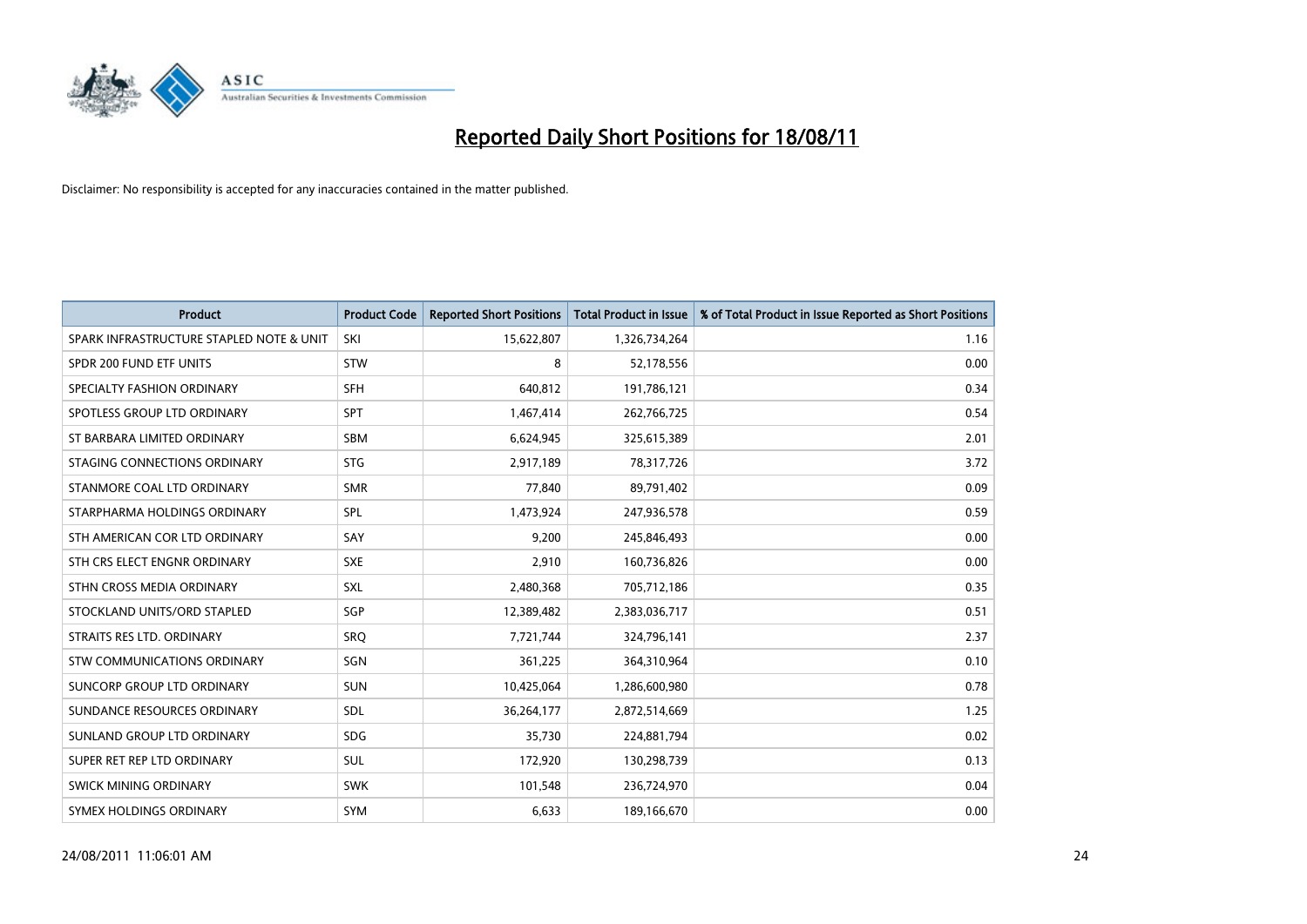

| <b>Product</b>                       | <b>Product Code</b> | <b>Reported Short Positions</b> | <b>Total Product in Issue</b> | % of Total Product in Issue Reported as Short Positions |
|--------------------------------------|---------------------|---------------------------------|-------------------------------|---------------------------------------------------------|
| <b>TABCORP HOLDINGS LTD ORDINARY</b> | <b>TAH</b>          | 11,203,911                      | 688,019,737                   | 1.63                                                    |
| <b>TALENT2 INTERNATION ORDINARY</b>  | <b>TWO</b>          | 100,525                         | 144,845,915                   | 0.07                                                    |
| <b>TANAMI GOLD NL ORDINARY</b>       | <b>TAM</b>          | 264,000                         | 260,997,677                   | 0.10                                                    |
| TAP OIL LIMITED ORDINARY             | <b>TAP</b>          | 591,103                         | 240,967,311                   | 0.24                                                    |
| TASSAL GROUP LIMITED ORDINARY        | <b>TGR</b>          | 84,605                          | 146,304,404                   | 0.05                                                    |
| <b>TATTS GROUP LTD ORDINARY</b>      | <b>TTS</b>          | 16,043,976                      | 1,318,683,208                 | 1.21                                                    |
| TELECOM CORPORATION ORDINARY         | <b>TEL</b>          | 25,071,823                      | 1,924,707,065                 | 1.29                                                    |
| <b>TELSTRA CORPORATION, ORDINARY</b> | <b>TLS</b>          | 78,774,421                      | 12,443,074,357                | 0.63                                                    |
| TEN NETWORK HOLDINGS ORDINARY        | <b>TEN</b>          | 36,657,091                      | 1,045,236,720                 | 3.50                                                    |
| TERANGA GOLD CORP CDI 1:1            | <b>TGZ</b>          | 148.175                         | 153,488,354                   | 0.08                                                    |
| TEXON PETROLEUM LTD ORDINARY         | <b>TXN</b>          | 129,600                         | 242,539,848                   | 0.05                                                    |
| TFS CORPORATION LTD ORDINARY         | <b>TFC</b>          | 152,298                         | 276,453,042                   | 0.05                                                    |
| THE REJECT SHOP ORDINARY             | <b>TRS</b>          | 783,410                         | 26,071,170                    | 2.99                                                    |
| THOR MINING PLC CHESS DEPOSITARY 1:1 | <b>THR</b>          | 2,307                           | 222,489,120                   | 0.00                                                    |
| THORN GROUP LIMITED ORDINARY         | <b>TGA</b>          | 42,244                          | 146,091,970                   | 0.03                                                    |
| <b>TIGER RESOURCES ORDINARY</b>      | <b>TGS</b>          | 129,420                         | 671,110,549                   | 0.02                                                    |
| TIMBERCORP LIMITED ORDINARY          | <b>TIM</b>          | 90,074                          | 352,071,429                   | 0.02                                                    |
| TISHMAN SPEYER UNITS                 | <b>TSO</b>          | 49,483                          | 338,440,904                   | 0.01                                                    |
| TNG LIMITED ORDINARY                 | <b>TNG</b>          | 4,321                           | 284,803,062                   | 0.00                                                    |
| TOLL HOLDINGS LTD ORDINARY           | <b>TOL</b>          | 24,021,188                      | 710,128,531                   | 3.35                                                    |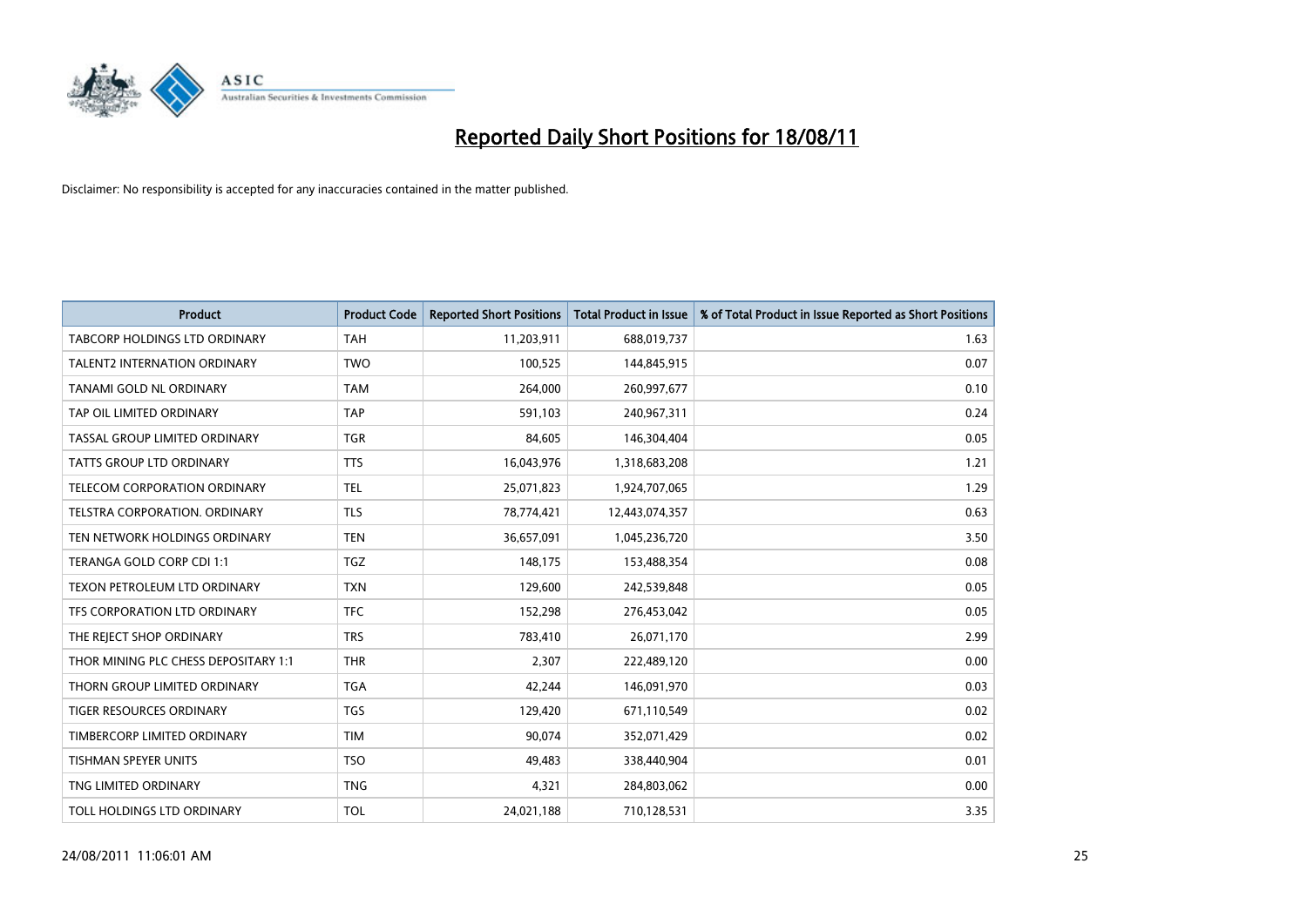

| <b>Product</b>                            | <b>Product Code</b> | <b>Reported Short Positions</b> | <b>Total Product in Issue</b> | % of Total Product in Issue Reported as Short Positions |
|-------------------------------------------|---------------------|---------------------------------|-------------------------------|---------------------------------------------------------|
| TORO ENERGY LIMITED ORDINARY              | <b>TOE</b>          | 35,404                          | 965,436,676                   | 0.00                                                    |
| TOWER LIMITED ORDINARY                    | <b>TWR</b>          | 689,519                         | 265,176,580                   | 0.26                                                    |
| <b>TOX FREE SOLUTIONS ORDINARY</b>        | <b>TOX</b>          | 16.785                          | 96,503,382                    | 0.01                                                    |
| TPG TELECOM LIMITED ORDINARY              | <b>TPM</b>          | 6,819,941                       | 783,481,644                   | 0.87                                                    |
| <b>TRANSFIELD SERVICES ORDINARY</b>       | <b>TSE</b>          | 5,673,278                       | 549,715,957                   | 1.05                                                    |
| TRANSPACIFIC INDUST, ORDINARY             | <b>TPI</b>          | 14,202,674                      | 960,638,735                   | 1.46                                                    |
| TRANSURBAN GROUP TRIPLE STAPLED SEC.      | <b>TCL</b>          | 5,787,227                       | 1,450,831,425                 | 0.38                                                    |
| TREASURY WINE ESTATE ORDINARY             | <b>TWE</b>          | 19,760,271                      | 647,227,144                   | 3.04                                                    |
| TRINITY GROUP STAPLED SECURITIES          | <b>TCO</b>          | 3,419                           | 203,405,927                   | 0.00                                                    |
| TROY RESOURCES NL ORDINARY                | <b>TRY</b>          | 156,316                         | 87,996,823                    | 0.17                                                    |
| UGL LIMITED ORDINARY                      | <b>UGL</b>          | 5,796,633                       | 166,047,171                   | 3.49                                                    |
| UNILIFE CORPORATION CDI 6:1               | <b>UNS</b>          | 766,044                         | 267,082,637                   | 0.28                                                    |
| UXC LIMITED ORDINARY                      | <b>UXC</b>          | 202,022                         | 305,789,718                   | 0.07                                                    |
| VALAD PROPERTY GROUP STAPLED US PROHIBIT. | <b>VPG</b>          | 3,828,384                       | 115,821,048                   | 3.31                                                    |
| <b>VDM GROUP LIMITED ORDINARY</b>         | <b>VMG</b>          | 11,116                          | 193,127,749                   | 0.01                                                    |
| <b>VENTURE MINERALS ORDINARY</b>          | <b>VMS</b>          | 265,865                         | 221,093,592                   | 0.11                                                    |
| VILLAGE ROADSHOW LTD ORDINARY             | <b>VRL</b>          | 105,273                         | 151,458,556                   | 0.07                                                    |
| VIRGIN BLUE HOLDINGS ORDINARY             | <b>VBA</b>          | 28,591,865                      | 2,210,197,600                 | 1.30                                                    |
| <b>VISION GROUP HLDGS ORDINARY</b>        | <b>VGH</b>          | 78,000                          | 74,520,926                    | 0.10                                                    |
| VITA GROUP LTD ORDINARY                   | <b>VTG</b>          | 75,190                          | 142,499,800                   | 0.05                                                    |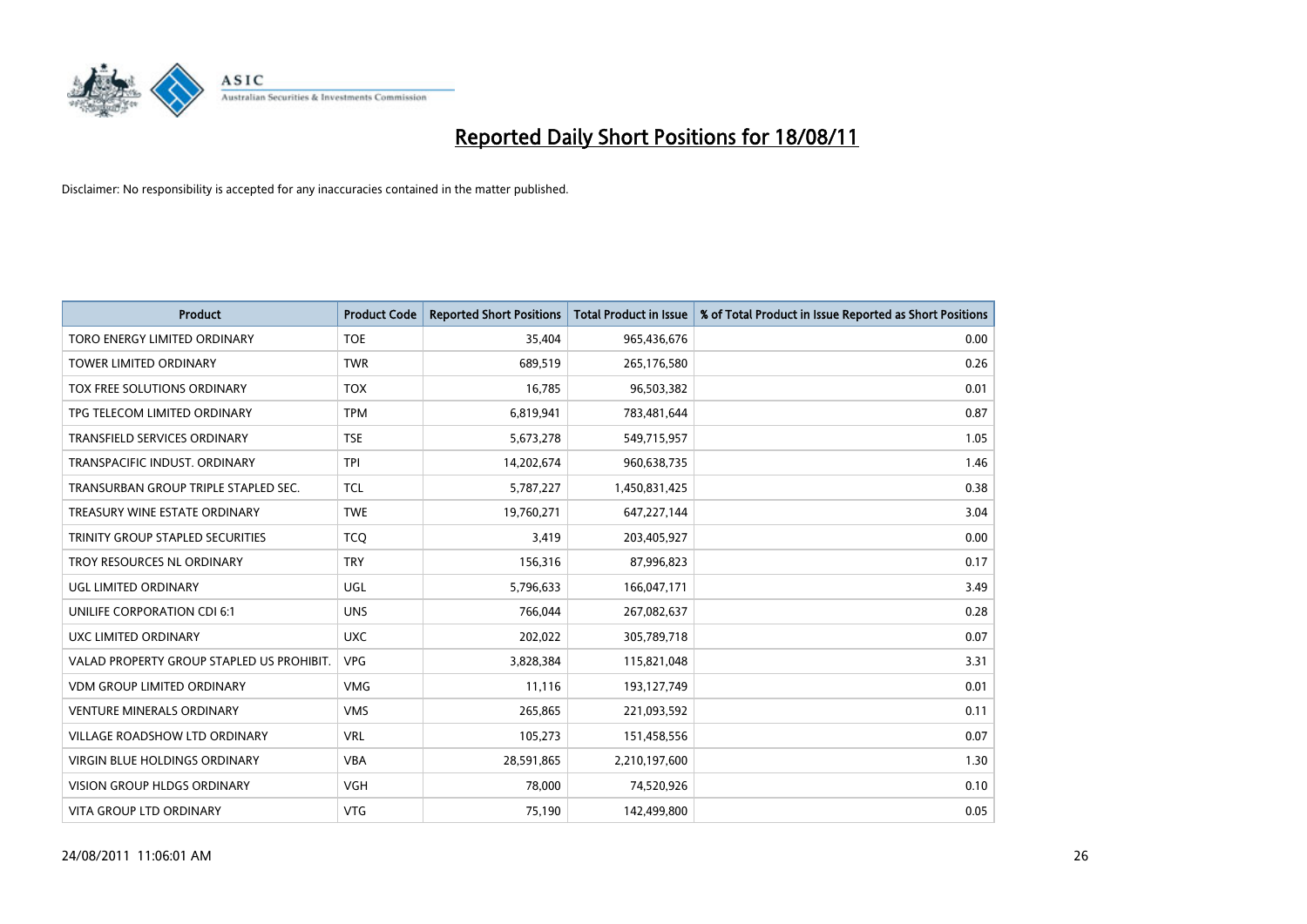

| <b>Product</b>                         | <b>Product Code</b> | <b>Reported Short Positions</b> | <b>Total Product in Issue</b> | % of Total Product in Issue Reported as Short Positions |
|----------------------------------------|---------------------|---------------------------------|-------------------------------|---------------------------------------------------------|
| <b>VITERRA INC CDI 1:1</b>             | <b>VTA</b>          | 3,828                           | 68,629,939                    | 0.01                                                    |
| <b>WAREHOUSE GROUP ORDINARY</b>        | <b>WHS</b>          | 13                              | 311,195,868                   | 0.00                                                    |
| <b>WATPAC LIMITED ORDINARY</b>         | <b>WTP</b>          | 25,409                          | 183,341,382                   | 0.01                                                    |
| <b>WDS LIMITED ORDINARY</b>            | <b>WDS</b>          | 701                             | 144,055,662                   | 0.00                                                    |
| <b>WEBJET LIMITED ORDINARY</b>         | <b>WEB</b>          | 383,185                         | 74,670,399                    | 0.51                                                    |
| <b>WESFARMERS LIMITED ORDINARY</b>     | <b>WES</b>          | 19,950,120                      | 1,005,776,280                 | 1.98                                                    |
| WESFARMERS LIMITED PARTIALLY PROTECTED | <b>WESN</b>         | 254,800                         | 151,295,882                   | 0.16                                                    |
| WEST WITS MINING LTD ORDINARY          | <b>WWI</b>          | 1,030,000                       | 254,706,591                   | 0.41                                                    |
| <b>WESTERN AREAS NL ORDINARY</b>       | <b>WSA</b>          | 8,321,897                       | 179,735,899                   | 4.64                                                    |
| WESTERN DESERT RES. ORDINARY           | <b>WDR</b>          | 948                             | 206,935,914                   | 0.00                                                    |
| WESTFIELD GROUP ORD/UNIT STAPLED SEC   | <b>WDC</b>          | 14,283,543                      | 2,308,988,539                 | 0.60                                                    |
| WESTFIELD RETAIL TST UNIT STAPLED      | <b>WRT</b>          | 37, 163, 578                    | 3,054,166,195                 | 1.20                                                    |
| WESTPAC BANKING CORP ORDINARY          | <b>WBC</b>          | 55,203,101                      | 3,030,154,339                 | 1.80                                                    |
| WHITE ENERGY COMPANY ORDINARY          | <b>WEC</b>          | 4,063,556                       | 316,104,241                   | 1.28                                                    |
| WHITEHAVEN COAL ORDINARY               | <b>WHC</b>          | 4,828,167                       | 494,468,415                   | 0.95                                                    |
| WHK GROUP LIMITED ORDINARY             | <b>WHG</b>          | 61,860                          | 265,142,652                   | 0.02                                                    |
| WILDHORSE ENERGY ORDINARY              | <b>WHE</b>          | 26,413                          | 250,928,627                   | 0.01                                                    |
| WINDIMURRA VANADIUM ORDINARY           | <b>WVL</b>          | 163,685                         | 154,278,674                   | 0.11                                                    |
| WOODSIDE PETROLEUM ORDINARY            | <b>WPL</b>          | 4,871,640                       | 793,229,820                   | 0.59                                                    |
| WOOLWORTHS LIMITED ORDINARY            | <b>WOW</b>          | 6,909,046                       | 1,216,499,270                 | 0.58                                                    |